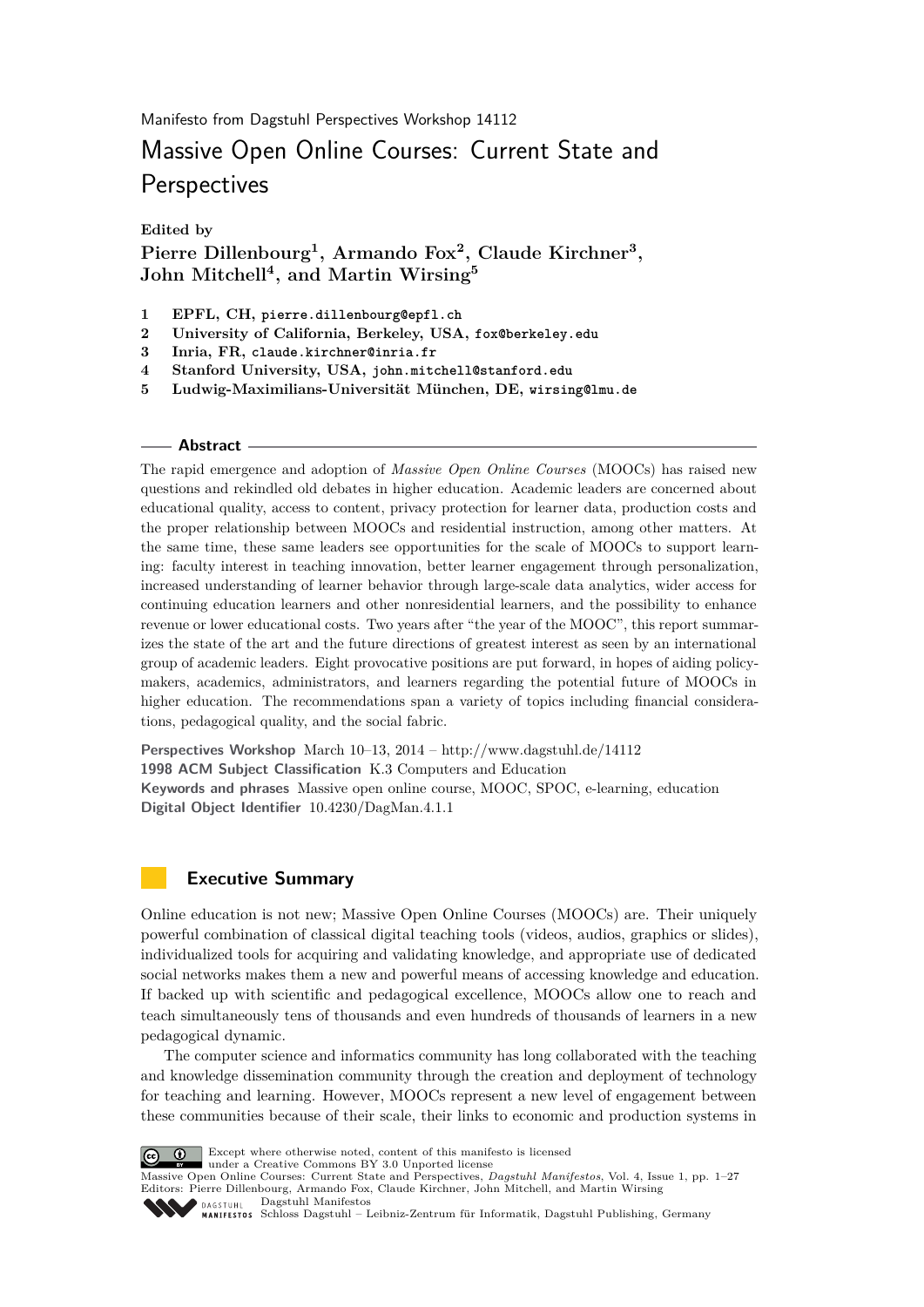higher education, and the conversations about teaching that they have provoked, some of which may induce radical changes in teaching and learning mechanisms. The consequences on transmission of culture and educational content, and on society as a whole, will be deep.

The Perspectives Workshop on "Massive Open Online Courses: Current State and Perspectives" took place at Schloss Dagstuhl on March 10–13, 2014. Twenty-three leading researchers and practitioners from informatics and pedagogical sciences presented and discussed current experiences and future directions, challenges, and visions for the influence of MOOCs on university teaching and learning. The first day of the workshop consisted of a series of presentations in which each participant presented those topics and developments he or she considered most relevant for the future development of MOOCs. On the second and third day the participants divided into several working groups according to the main thematic areas that had been identified on the first day.

This manifesto summarizes the key findings of the workshop and provides a collection of research topics for MOOCs. The eight theses presented in this report can be divided into three categories: the integration of MOOCs into university education, quality assurance and measures of success, and policies for access and privacy.

The working group chose to make specific recommendations that are intended to provoke discussion and to lead to better understanding of the core issues. This document represents the editors' best effort to capture the main positions put forward during the meeting, but may vary from the opinions of individual participants. The eight positions identified and explored by participants are:

#### **Integration of MOOCs Into University Education**

- 1. Universities should restructure residential education using MOOCs.
- 2. New pedagogical approaches should be developed to take advantage of scale.
- 3. Universities should move towards providing official credit for MOOCs.

#### **Quality Assurance and Measures of Success**

- 4. Quality criteria for MOOCs should be developed.
- 5. Standards should be developed for measuring participation in MOOCs.
- 6. Return on investment in MOOCs is heavily university-dependent.

#### **Data Access and Privacy**

- 7. MOOCs should provide universal access.
- 8. New data policies should be collectively negotiated.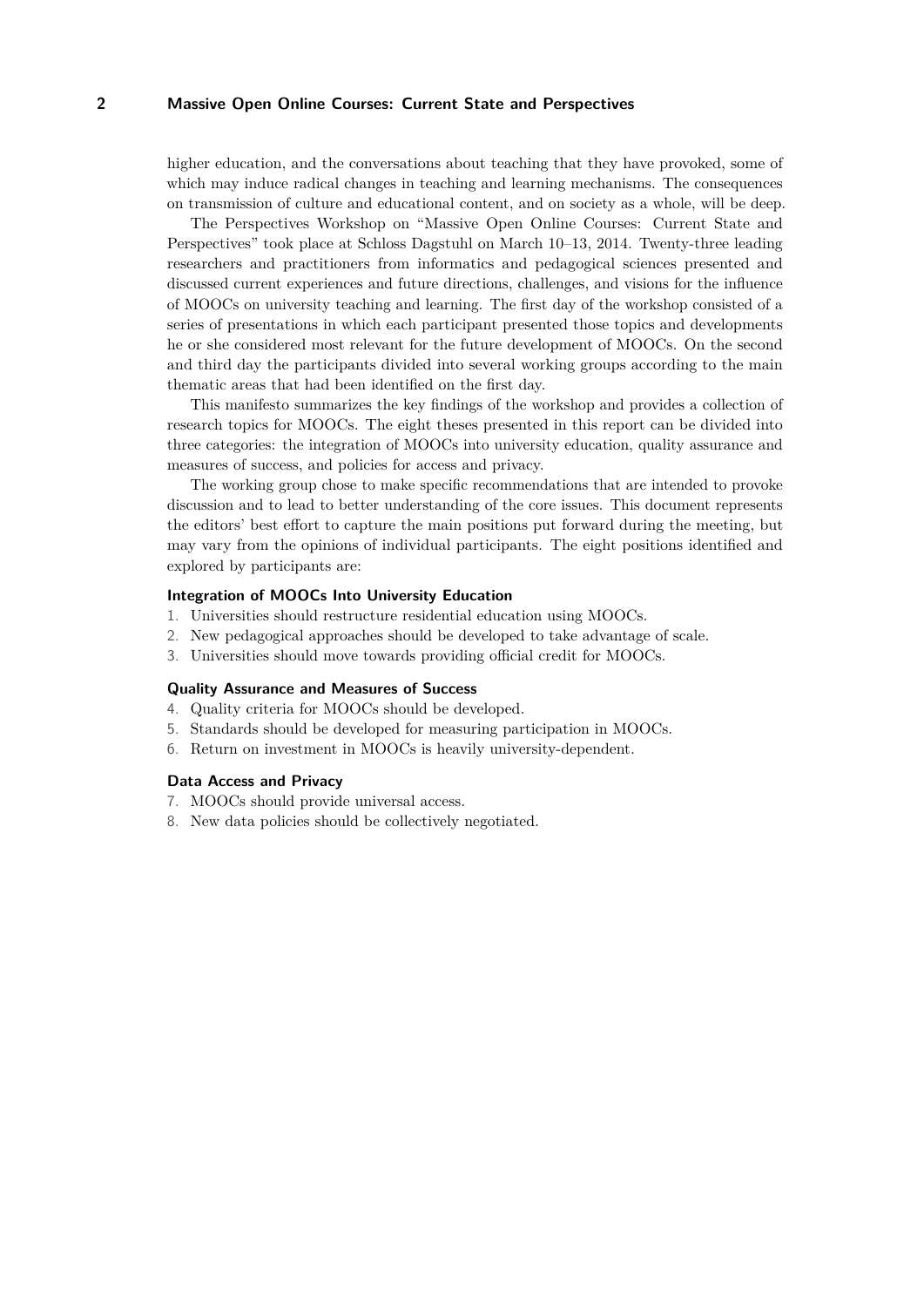| <b>Table of Contents</b> |  |  |  |
|--------------------------|--|--|--|
|--------------------------|--|--|--|

**Contract** 

|                                                                                          | $\mathbf{1}$ |
|------------------------------------------------------------------------------------------|--------------|
|                                                                                          | 5            |
| Universities Should Restructure Residential Education Using MOOCs                        | 6            |
|                                                                                          | 7            |
| In expensive Video Creation and the Reorganization of Courses and Teaching Roles         | 8            |
| Teacher and Learner Commitment in New Learning Modes                                     | 9            |
| New Pedagogical Approaches Should Be Developed to Take Advantage of                      |              |
|                                                                                          | 9            |
|                                                                                          | 9            |
|                                                                                          | 10           |
|                                                                                          | 11           |
| Universities Should Move Towards Providing Official Credit for MOOCs                     | 11           |
|                                                                                          | 11           |
|                                                                                          | 12           |
|                                                                                          | 13           |
| Quality Criteria for MOOCs Should Be Developed                                           | 13           |
|                                                                                          | 13           |
|                                                                                          | 14           |
| Standards Should Be Developed for Measuring Participation in MOOCs                       | 15           |
| Building Blocks for Deriving Participation Measures                                      | 15           |
|                                                                                          | 16           |
| Challenges in Assessing and Improving Participation $\ldots \ldots \ldots \ldots \ldots$ | 17           |
| Return on Investment in MOOCs is Heavily University-dependent                            | 17           |
|                                                                                          | 18           |
|                                                                                          | 19           |
|                                                                                          | 19           |
|                                                                                          | 20           |
| New Data Policies Should Be Collectively Negotiated                                      | 21           |
|                                                                                          | 21           |
| Sharing MOOC Data Across Institutions and Platforms                                      | 22           |
|                                                                                          | 23           |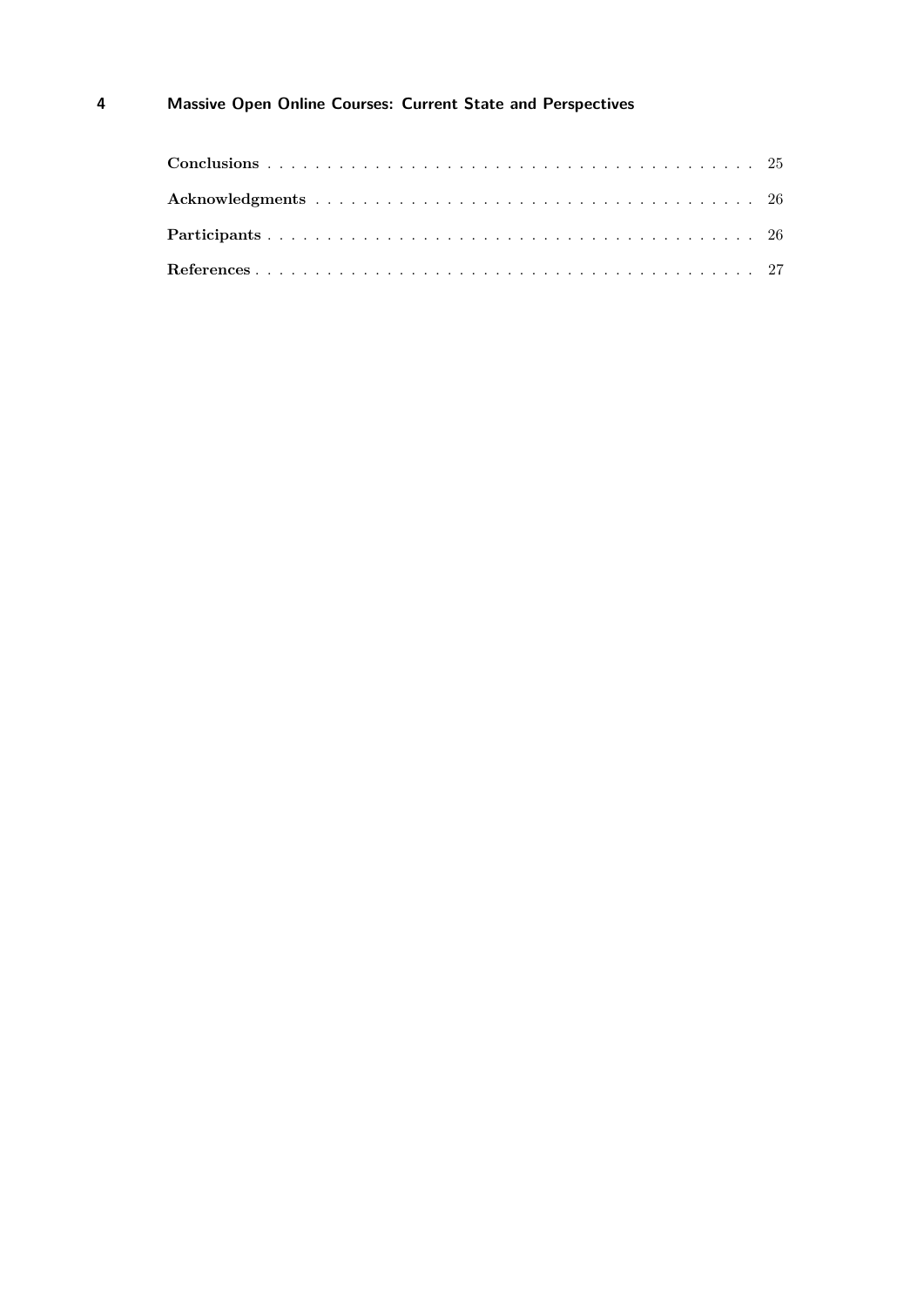# <span id="page-4-0"></span>**1 State of the Art**

Massive Open Online Courses (MOOCs) have emerged in a period of only a few years from 2008 into a much-discussed component of higher education worldwide, despite a very small scale of educational provision in comparison to traditional university education (∼700 short MOOCs at the start of 2014 versus 100.000s of degrees). Their nature distinguishes them from mainstream university education: they are entirely online courses which are open for enrolment regardless of previous educational attainment and free of charge to anyone with an internet connection, with large enrolments ([1](#page-4-1)0.000s to 100.000s of learners<sup>1</sup>) but very few teachers/tutors, and studied almost entirely without the option of formal university credits being awarded.

We do not review MOOCs in great detail here, as much has been written about them in numerous recent reports and recommendations [\[10,](#page-26-1) [12,](#page-26-2) [18,](#page-26-3) [5,](#page-26-4) [15,](#page-26-5) [9,](#page-26-6) [14\]](#page-26-7), but instead summarise the state of the art as of March 2014 when we met at Dagstuhl. We focus mainly on university-provided MOOCs rather than the growing number of MOOCs from corporates, governmental and non-governmental agencies and organisations, and from schools or VET (vocational education and training) colleges (e. g. [http://vetcollege.in\)](http://vetcollege.in).

MOOCs take multiple forms. At one end of the spectrum is the xMOOC, which is characterised by a rather tight structure, little social interaction and mainly computermarked assessments. At the other end is the cMOOC or Connectionist MOOC, which is almost entirely free of pre-provided content and relies instead on very high social interactivity to produce the course content and outcomes. Most current MOOCs lie between these extremes, with some structure (weekly content in the form of video and quizzes) and some important social interactions (discussions, peer-review of work, and so on).

Although the "year of the MOOC" (2012) launched intense interest in MOOCs with the launch of xMOOCs from computer science departments at US universities, at present there are more MOOCs in humanities and social science subjects than in the sciences, and new MOOCs appear weekly in new subjects. One relatively constant feature has been the focus on "end of high school – first year of university," with few MOOCs offered above or below this level. Various companies and organisations have been created to act as "platforms" for MOOCs, and few universities host their own MOOCs. These platforms include commercial for-profit (Coursera, USA), commercial not-for-profit (FutureLearn<sup>[2](#page-4-2)</sup>, UK), noncommercial not-for-profit (edX, USA), and governmental (FUN, France).

Very popular MOOCs can attract more than 100.000 initial enrolments. This scale has led to intense press and political interest in MOOCs, but the lack of retention of the great majority of those enrollees has led to criticism about drop-out levels and MOOC quality. DeBoer and others have argued, however, that the concept of "retention" should be reconceptualized for MOOCs [\[6\]](#page-26-8), given the very different risk/benefit profile that MOOCs offer relative to traditional credit-bearing courses that charge a fee or tuition. Data shows that enrollees come from all countries, but mainly from the educated adult population, contradicting (for the present) early expectations of reaching the disadvantaged or under-represented in higher education. Despite this overall preponderance of an educated learner base, MOOCs clearly do reach some learners for whom they represent an important educational opportunity, such as learners in remote regions or with various disabilities.

<span id="page-4-1"></span><sup>1</sup> Note that in all the Manifesto, we name MOOC participants as 'learners' and retain the word 'student' for enrolled students in universities.

<span id="page-4-2"></span><sup>2</sup> FutureLearn is formally a commercial for-profit organisation but wholly owned by a not-for-profit University, and therefore any profits will be put back into the organisation.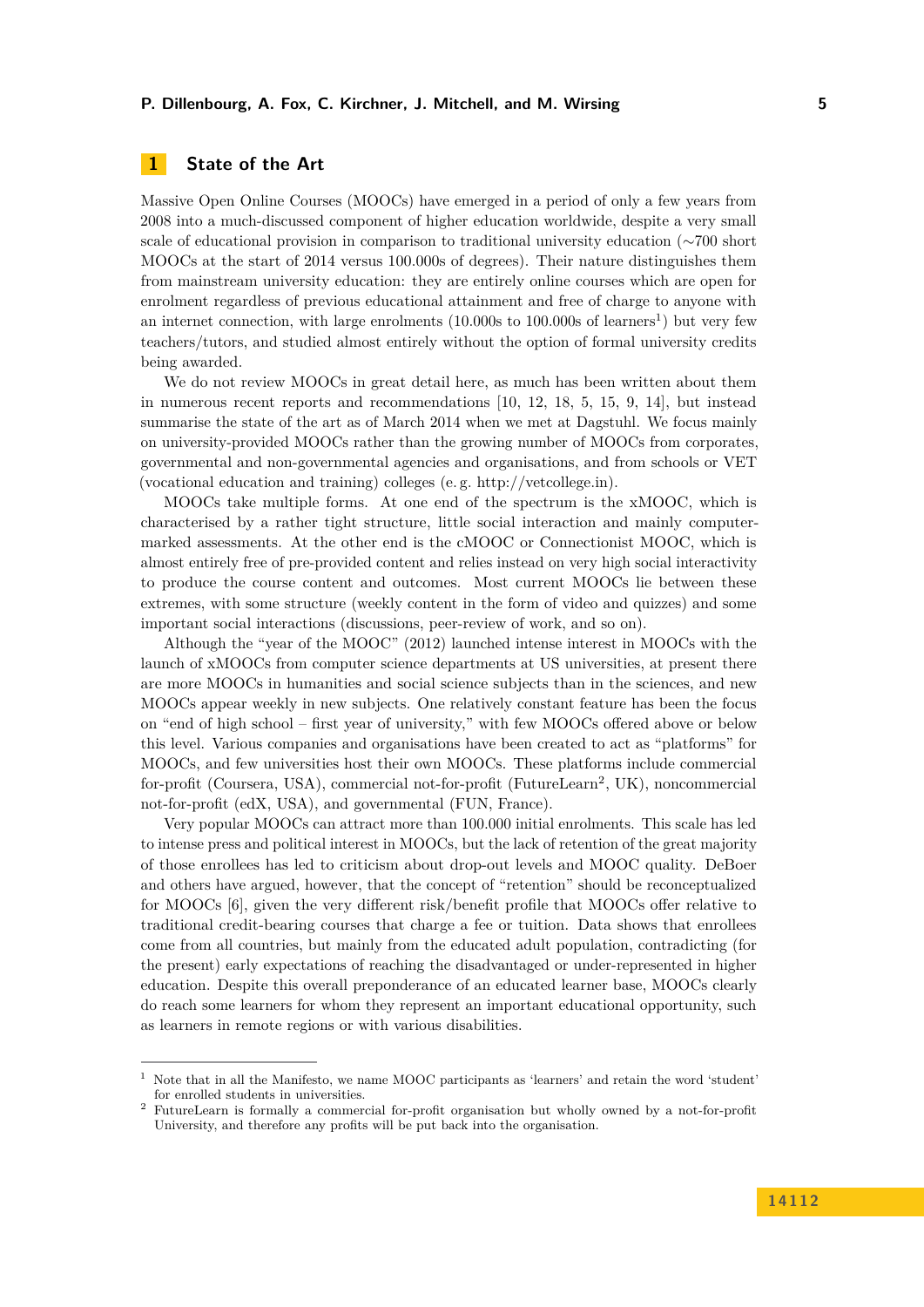The large scale of enrolments and engagement with the online learning materials and activities generates large amounts of data about the learners' behaviour online. The availability of such data has driven great interest in the educational research community in learning analytics, and the possibility of helping learners through better understanding of how they are learning and what challenges they are facing. However alongside this positive view of the data is a "darker side" of concerns about privacy of learner behaviour online and the ethics of research and data-sharing. The presence of commercial companies, funded by venture capital, increases this sense of discomfort for some in the academic and learner communities.

Tackling difficult questions about supporting learning at large scale has spurred a steady pace of innovation in technology solutions. Tools for managing small groups in a large cohort, for large-scale peer review and assessment, for visualising analytics of a course and of individuals, and for providing targeted feedback to learners have all emerged in the past two years.

The co-presence of MOOCs and traditional teaching in universities has inevitably led to cross-fertilisation, and in particular to explorations of how to use MOOCs with students enrolled on degree programmes in particular. Examples include "MOOCs as books", flipped or inverted classrooms, Small Private Online Courses (SPOCs) based on open MOOCs, and credit for students enrolled in external MOOCs.

The group that met at Dagstuhl came together with all these developments and more in mind, to discuss trends in MOOCs and to share their experiences from their own universities. We wished to inform not only researchers and instructors, but also learners, policy-makers, and leaders in higher education. The first day of the workshop was spent brainstorming a set of questions and topic areas based on position statements provided by each participant. Subsequent days were spent discussing these topics, summarizing the discussions and presenting them to the group, and drafting recommendations based on these discussions. Our hope is to influence the creation of an agenda that will not only improve the quality and availability of MOOCs, but also address fundamental questions about the relationship between MOOCs and traditional education from the perspectives of pedagogy, administration, cost, and learner privacy. Given the composition of our group, our discussion has a strong focus on the roles of computer science, artificial intelligence, and the learning sciences.

# <span id="page-5-0"></span>**2 Universities Should Restructure Residential Education Using MOOCs**

The MOOC-accelerated paradigm shift in education, comparable to shifts in the news media and the music industry, is forcing an unbundling and rebundling of educational components. In the case of higher education, we must rethink long-established modes of interaction, teaching roles, and structures in a way that recognizes that the sources of knowledge, and therefore the roles of instructors and campuses, have changed.

We see the most important shifts as follows:

- With the wide availability of high-quality, (often) free, and easy-to-reuse content online, most instructors' primary responsibility shifts *from creating content to creating context*.
- Rearrangements of residential course elements (lectures, recitations, labs, and so on) and m. new teaching roles beyond simply "instructor" and "teaching assistant" will better fit this new instructional modality. One challenge of this reorganization is changes to campus infrastructure, but one facilitator is that inexpensive video production will empower domain experts to create better materials to prepare and train the new teaching roles.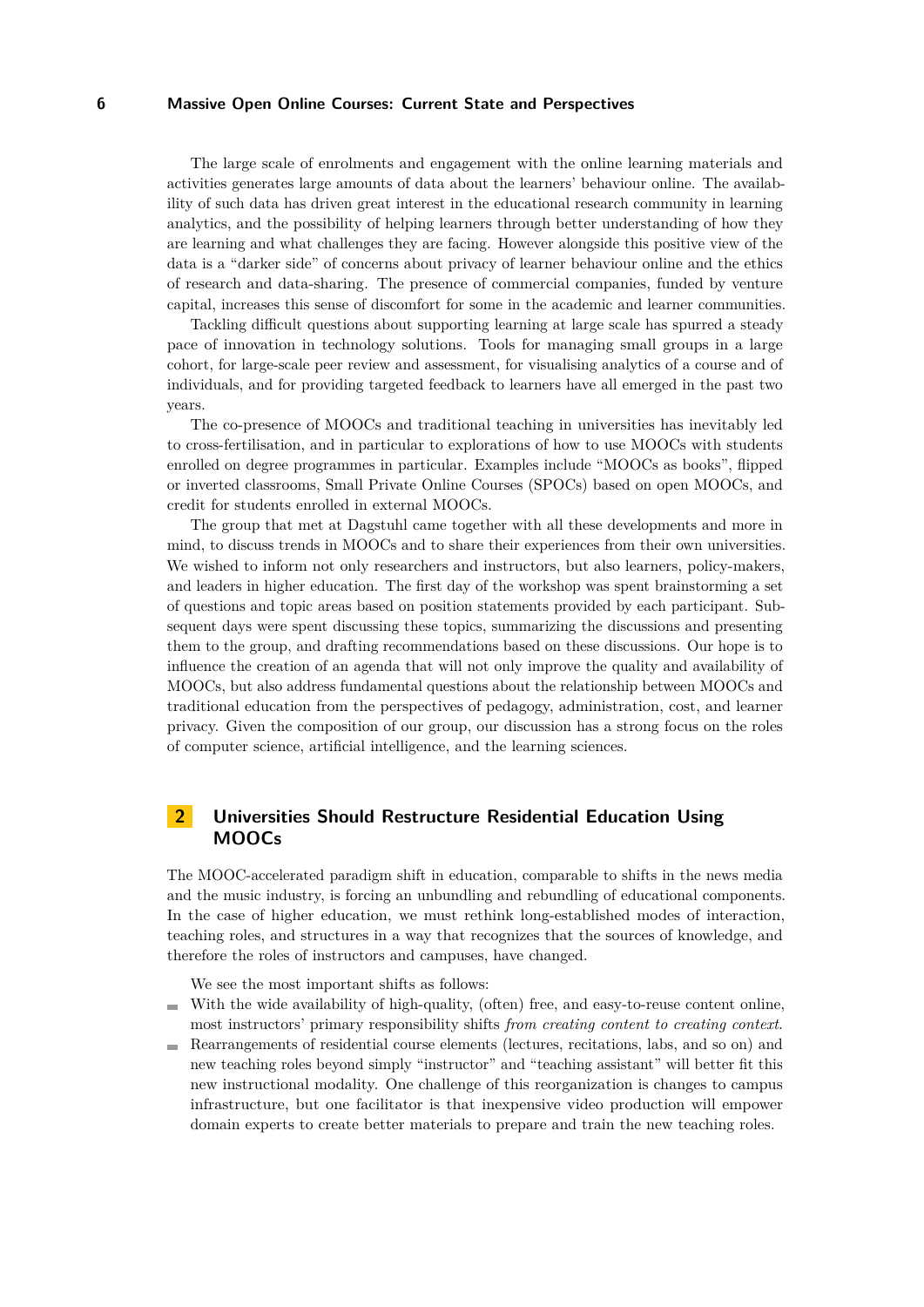The absence of the "sage on the stage" will open new ways to foster teacher and learner commitment. Campuses should focus less on conveying content-oriented skills and more on social/professional skills, such as collaborative work and perspective-broadening activities, to complement independent study and discovery.

## <span id="page-6-0"></span>**2.1 Teacher Responsibilities: Context Versus Content**

The abundance of learning material online – instructional videos, slides, discussion forums, open educational resources (e. g. [https://oerknowledgecloud.org\)](https://oerknowledgecloud.org), Wikipedia – challenges the traditional role of teachers and lecturers as content creators, a role rooted in times when such materials were not easily available. Today, lecturer-authored content competes with hundreds of alternatives, some better and some worse than his own, and the lecturer loses the content monopoly he has had since classical times. MOOC-driven learning materials may supplant lectures for the first two learning steps in Bloom's taxonomy [\[2\]](#page-26-9): remembering and understanding the content presented by the lecturer.

In this new scenario, the instructor's role focuses on contextualizing existing content. Numerous metaphors have been used to describe this role: creating a narrative, connecting the dots, acting as an expert tour guide, or as in Vannevar Bush's prescient Memex vision, blazing a trail. Instructors present their personal views on the content based on domain expertise and puts them into perspective with examples, applications, analogies or anything else they deem useful. Lecturers question the content's assumptions and perspectives, helping learners evaluate alternative explanations of content and thereby guiding them in applying the material (the third step in Bloom's taxonomy). The role of contextualization is especially important across disciplines: a course on "building user-friendly and secure databases" requires interweaving expertise in databases, human-computer interaction, software engineering, and security. The abundance of online material in each topic suggests that with a skilled guide, such a course could be offered without requiring three different professors to teach it.

One key ingredient of this new role is the ability of the professor to skillfully select and remix existing content into a coherent story, as a film editor reduces hundreds of hours of film footage into a coherent 90-minute movie presenting a specific point of view. We note, however, that this activity brings the lecturer's role into direct conflict with restrictions on remixing imposed by copyright issues, as discussed in Right to Remix [\(http://right2remix.org\)](http://right2remix.org) and other forums.

Campuses should also capitalize on their social and professional networking benefits, teaching skills that are less content-oriented and more crosscutting such as teamwork and collaboration. In the sciences, clinical and other practical subjects, they will remain essential places for learning, although even here changes to digital alternatives are becoming viable. Campuses should also focus on their ability to competitively place students in perspectivebroadening activities, such as premium internships or international collaborations.

Interestingly, instructor guidance around inquiry-based use of existing materials combined with teamwork and collaboration are the underlying format for another kind of education many universities already practice: graduate research. While undergraduates would be mainly exploring an existing body of knowledge rather than discovering new knowledge, it is possible that the undergraduate educational process could become more like graduate research and less like the unidirectional presentation of information that dominates much of undergraduate education today.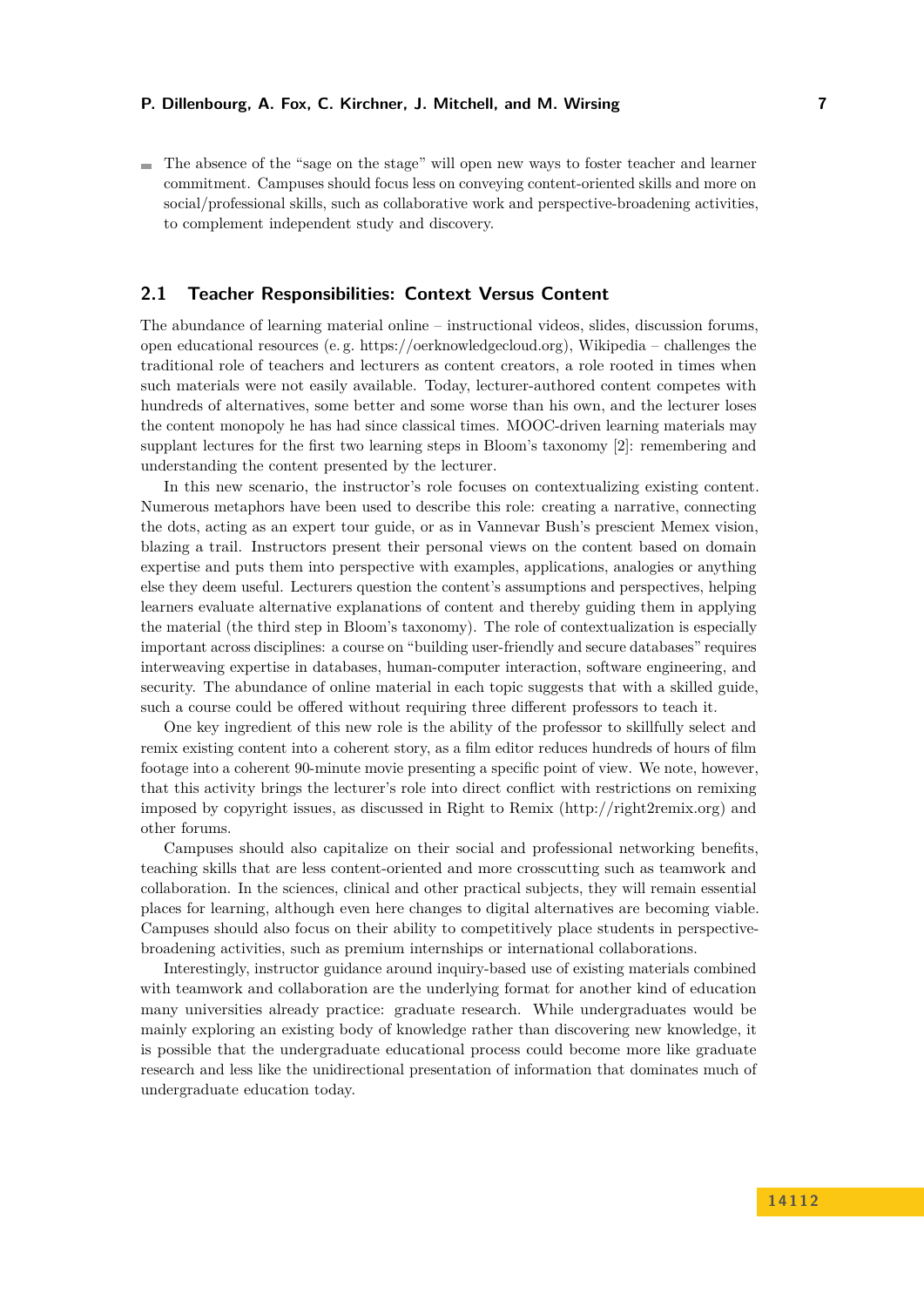# <span id="page-7-0"></span>**2.2 Inexpensive Video Creation and the Reorganization of Courses and Teaching Roles**

Most residential courses today are offered in a "one size fits all" model: a single lecture, a single set of assignments or labs, and so on. Yet as demand for higher education drives enrolments, we observe that not all aspects of offering a course scale equally well in terms of instructor resources. Larger enrolments expose more obvious variance across learner cohorts. Combining flexible teaching staff with MOOC-like "self-service" resources can help tailor instruction to smaller groups within the large cohort. For example, peer and social learning techniques enable strong learners to help their colleagues, while learners in difficulty benefit from mastery learning and other MOOC benefits resulting from inexpensive computing power. This restructuring of course elements into more-scalable and less-scalable components will leave instructors more time to conduct interaction-intensive learning activities such as small-group discussions and design projects.

At the other extreme, MOOCs could provide an opportunity to save highly-specialized "boutique" courses and curricula. In Europe, after the Bologna Declaration, highly specialized courses and curricula such as Indian Studies or Albanology (the study of Albanian culture) had to be integrated into more general Bachelors' or Masters' curricula such as Asian Studies or Mediterranean Studies, threatening the existence of important building blocks for certain cultures. Several professors around the world could collaboratively produce a series of specialized MOOCs that would form the basis of "boutique" degree programs that would enable continued deep scholarship in such areas despite limited resources at any single university.

Both scenarios call for new teaching roles beyond just the traditional roles of instructor and teaching assistant as they exist today. How will these new roles receive training in order to be effective? It is already well known that some skills are better demonstrated by video than explained in text; two examples are narrated screencasts showing how to use digital tools and videos showing how to play an instrument or perform physical tasks. Inexpensive video creation and distribution allows the domain expert to author such materials directly, eliminating the "translation gap" that might arise when working with a video producer who is not a domain expert and accelerating the creation and deployment of these assets. The potential benefit of this change is the ability to easily create training materials *for other instructors* that are richer and more interactive than a textbook, such as a SPOC (Small Private Online Course) targeted not at learners but at other instructors becoming involved with a course. These materials could familiarize staff with particular course topics, give guidance on resolving common learner problems, and so on. By exploiting the ability to create such materials, it becomes possible to train new strata of teaching staff that further leverage the effectiveness of the lead instructor, potentially allowing us to educate more learners with a sublinear increase in instructor resources.

Finally, campus infrastructure today, both physical and digital, is highly optimized around traditional delivery models and lecture/section formats. Campuses may have to rethink facilities in light of the increasing role of personal devices such as smartphones and tablets in and out of class, the greater importance of social learning and interaction, and the increasing use of collaborative spaces with new kinds of teaching staff in preference to existing computer labs and individual study spaces.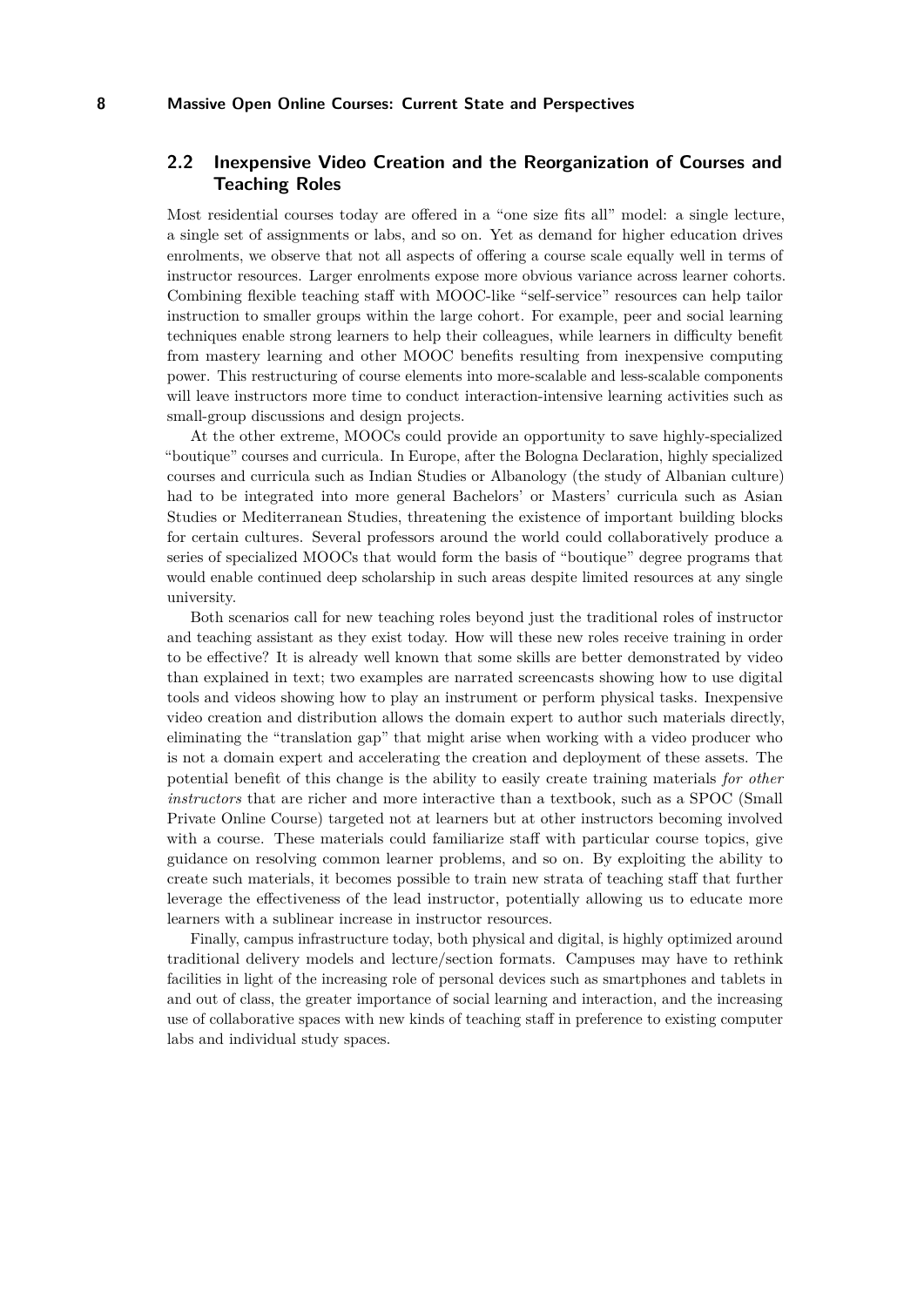## <span id="page-8-0"></span>**2.3 Teacher and Learner Commitment in New Learning Modes**

Recent meta-analyses [\[13\]](#page-26-10) have examined what makes teaching effective and how the best teachers activate learners with feedback, challenging goals, direct instruction, and frequent testing, acting as behavioral organizers rather than facilitating learners to digest learning material and fulfill tasks. Just as the 2-sigma finding of tutorial instruction [\[3\]](#page-26-11) inspired intelligent cognitive tutors, these meta-analyses may inspire the improvement of MOOCs or whatever follows them.

How can we motivate MOOC learners and teachers when the teachers may be both geographically distant and socially disconnected from the learners? MOOCs could, for example, support reciprocal teaching, direct instruction, mastery learning, peer assessment and instruction, small-group/community interactions such as dynamic regrouping of learners to match learning styles and paces, and so on. One promising property of MOOCs is that their delivery vehicle, large-scale software-as-a-service, allows research-supported best practices to be quickly deployed to teachers and learners. The large scale of MOOCs enables 'citizen science' approaches to be incorporated, which involve the learners in live research and stimulates them to very active participation, especially in introductory classes.

# <span id="page-8-1"></span>**3 New Pedagogical Approaches Should Be Developed to Take Advantage of Scale**

MOOCs offer new opportunities for scaling up some parts of education to very large numbers of learners: they can reach up to 200.000 learners, compared with the approximately 500 in a typical lecture or seminar room. This scale is made possible in part by the "open" features of MOOCs and their worldwide accessibility. The drawback is that scaling up could come at the expense of pedagogical richness. Typically, the range of pedagogies for xMOOCs is limited primarily to delivery of content and computer-based assessment. This may include effective learning tools such as simulations or modelling tools, as well as peer-review and group work. Nonetheless, today we see scale primarily as a limitation: some rich learning activities are difficult to scale up. In this section we consider how to use these rich methods despite scale, and we explore a complementary perspective – that some activities work better when conducted at large scale. In these cases scale is an opportunity. We therefore divide our discussion into MOOC elements that are *rich despite scale* and those that are *rich because of scale*.

## <span id="page-8-2"></span>**3.1 Rich Despite Scale**

An example of pedagogical approach that is difficult to scale is small group activities oriented to joint production of artifacts like essays or design documents in project-based learning, as well their interplay with large group activities. Which categories of pedagogical methods do not scale up very well? While there are many categorizations of pedagogies for online learning, a framework developed for the Capital project [\(http://www.naace.co.uk/capital\)](http://www.naace.co.uk/capital) can be considered as a valid reference. The modes of learning are described by multiple keywords, such as reflective, collaborative, simulation, construction, inquiry-driven, problem-based, project-based, case-based, cross-context, game-based, anchored, performative, conversational, networked, and embodied. Each of these methods is mediated in practice through location,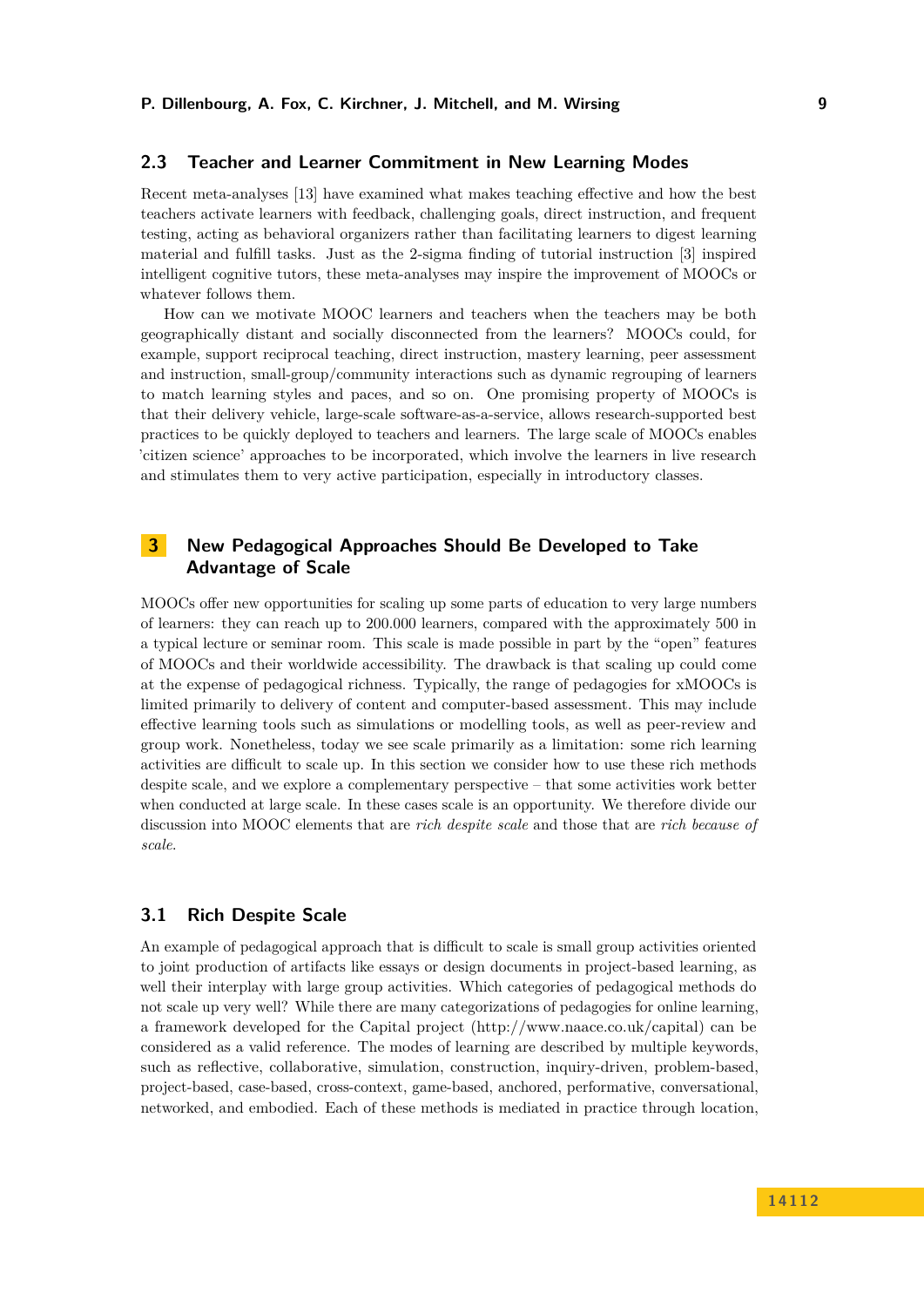process, topic, technology, representation and actors. So, for example, inquiry-driven learning might be enacted at home, by self-directed processes, using mobile technology, with a representation of the inquiry process, through communicating peers.

In the diversity of pedagogical methods, those that are difficult to conduct at scale tend to be those that scaffold high order thinking skills or competencies such as creativity, critical thinking, collaboration skills, and scientific rigour. The importance of these skills explains why we care about pedagogical diversity at scale and leads us to the following recommendation expressed as a research question: How can we create a broad range of effective pedagogies at massive scale, and thereby efficiently contribute to achieving 21st century competencies? The challenge is to explore which of these pedagogies can work effectively at massive scale or what we need to do to deal with scale (new services, metrics, and so on) in technology-enabled environments, while retaining their educational power and accessibility. Researchers have already recognized the importance of scale as a new first-class aspect of pedagogy, as evidenced by new scholarly conferences such as Learning At Scale [\(http://learningatscale.acm.org\)](http://learningatscale.acm.org).

Such research should focus on the orchestration functions that depend heavily on scale. These functions include creating breakout groups, delivering extra content and personal coaching as in SPOCs, monitoring progress, surveying learner status, guiding and scaffolding the different learning activities, peer reviewing or peer assessment. Thus, one would need to provide orchestration and analytic methods for educators to manage important problems of scale for purposes of preparation, monitoring, grouping, surveying, directing, and coaching. The ultimate goal would be to reduce and distribute efficiently the associated orchestration load on educators, learners, and software agents. Then, orchestration bottlenecks should be identified and effective load balancing schemes should be provided. An analogy consists is the human or virtual game masters who effectively act as community managers in modern massive multiplayer games.

#### <span id="page-9-0"></span>**3.2 Rich Because of Scale**

To understand the effects of massive scale, we can invoke Metcalfe's Law, which states that the value of a networked system increases in proportion to the square of the number of connected users. For example, a telephone system becomes quadratically more effective with the number of subscribers able to communicate. But as Stephen Downes observes [\[7\]](#page-26-12), learners are not simply nodes in a communication network – they engage in discussion and collaboration, and these interactions should be useful, new, salient, timely, understandable, trusted, and coherent. The new technological opportunities for multiple degrees of scale create new challenges, which should benefit from studies and lessons learnt regarding scale in telematics engineering, human networks, as well as networked learning.

The mere existence of a scaled up number of learners may have a direct effect on the scale of interactions, and especially on the quantity and quality of messages and other emerging learning objects which are produced and propagated through the networked participants (learners, teachers and other stakeholders). Also, the larger the network, the more opportunities there are for direct learner-to-learner communication. For instance, learners involved in reflective learning may benefit from being aware of the annotations of large numbers of other co-learners, observe the heat maps of these annotations, and consequently focus on the critical topics. However, such a major opportunity requires the provision of adequate filters and advanced semantic and lexical processing methods, that will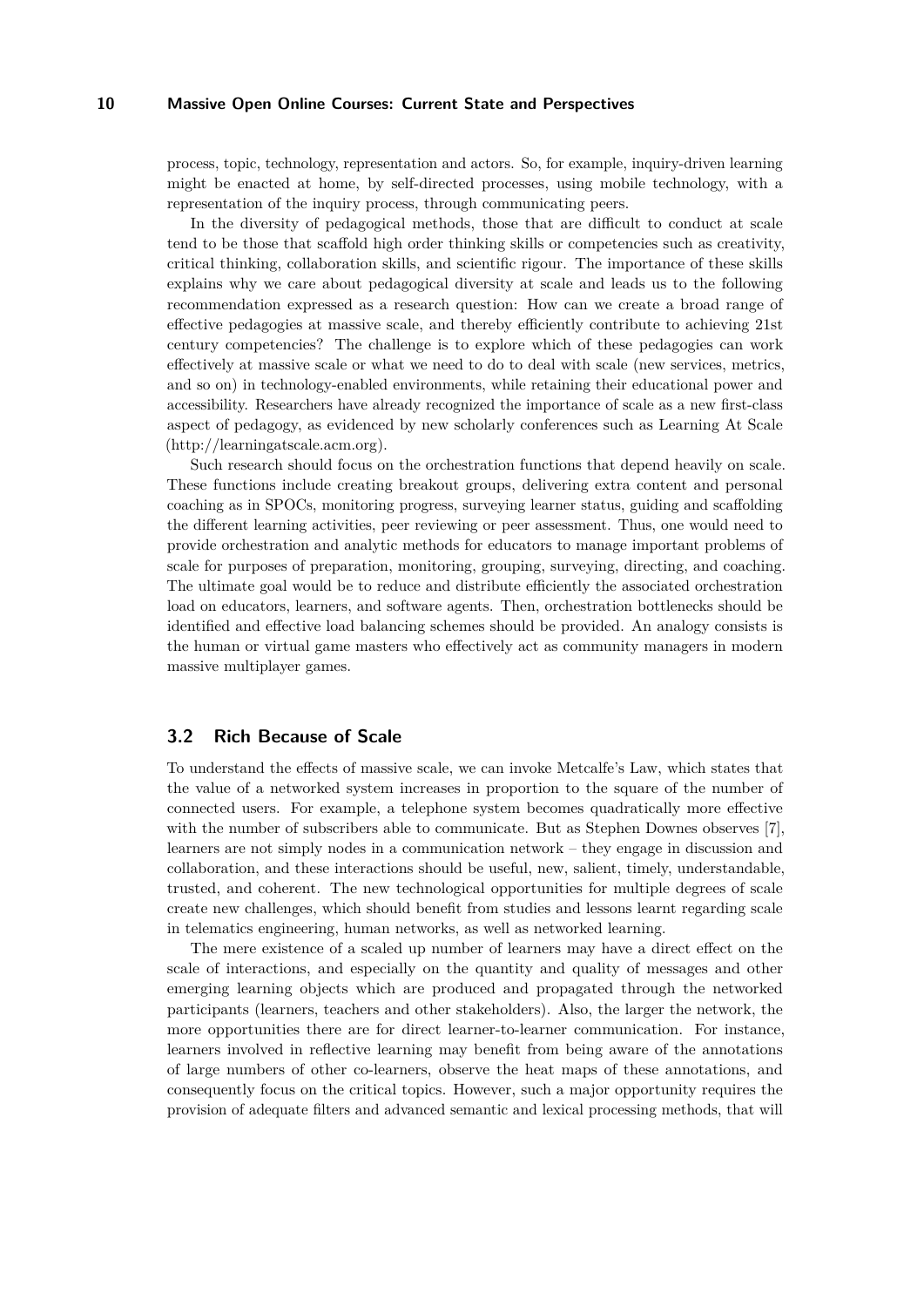make peer annotations meaningful. Other significant modes such as collaborative learning benefit from the crowdsourcing effects, especially in terms of timely peer reviews, or data analytics using big data can feed effective algorithms for appropriate groupings.

We therefore recommend that research efforts be directed to invent new pedagogical approaches that are intrinsically designed to take advantage of scale. We believe these two approaches of (a) scaling rich activities initially designed for low scale and (b) inventing new scale-powered activities, are complementary to the construction of new landscapes of learning through ambitious research programs.

#### <span id="page-10-0"></span>**3.3 Scaling Both Up and Down**

Lastly, even when large scale can be managed successfully, scaling down can still be very relevant, as Section 2.2 of [\[9\]](#page-26-6) describes. Scale-down is necessary, for example, when the number of participants decreases drastically over the lifetime of a MOOC, or when a MOOC must be adapted for a smaller-scale context such as a SPOC. Moreover, massive scale can sometimes be best achieved by aggregating a massive number of small learning cohorts, again highlighting the importance of small group dynamics and the importance of scale-down. Therefore, there is a need for flexible and elastic mechanisms that enable the most effective and efficient pedagogies when scaling both up and down.

# <span id="page-10-1"></span>**4 Universities Should Move Towards Providing Official Credit for MOOCs**

## <span id="page-10-2"></span>**4.1 Why Credits?**

In a nutshell, credits are a necessary condition for MOOCs to have a significant impact on the European or worldwide educational landscape.

Currently, most universities do not provide official credits towards an on-campus degree for MOOC completion certificates. This is especially important in Europe where credits are formally defined in terms of learners workload and serve as an exchange currency, thereby allowing mobility among curricula within an institution and among institutions. If MOOCs were recognized with official credits, this current physical mobility would be enhanced with virtual mobility. This would complement parallel developments towards virtual mobility in taught online courses. Physical plus virtual mobility would both allow and motivate the construction of cross-institutional curricula, something that already occurs in practice but is hampered by many institutional, technical and logistical constraints.

Technical constraints include the issue of interoperability in particular since MOOCs are running on different platforms. We hence propose that credits should be offered by universities for MOOC achievement if the two following conditions are met: (1) the identity of the learner has been verified and (2) there exists a valid measure of the target knowledge and skills. Identity verification in an online context is an area of intense development in which appropriate solutions are starting to emerge. The validity of the assessment is the responsibility of the teacher and is part of the quality control that universities and platforms are expected to exercise anyhow.

Offering credit has potentially deep consequences on the MOOC ecosystem, for example on the high attrition rate of MOOCs. Actually, the current drop-out rates are overestimated: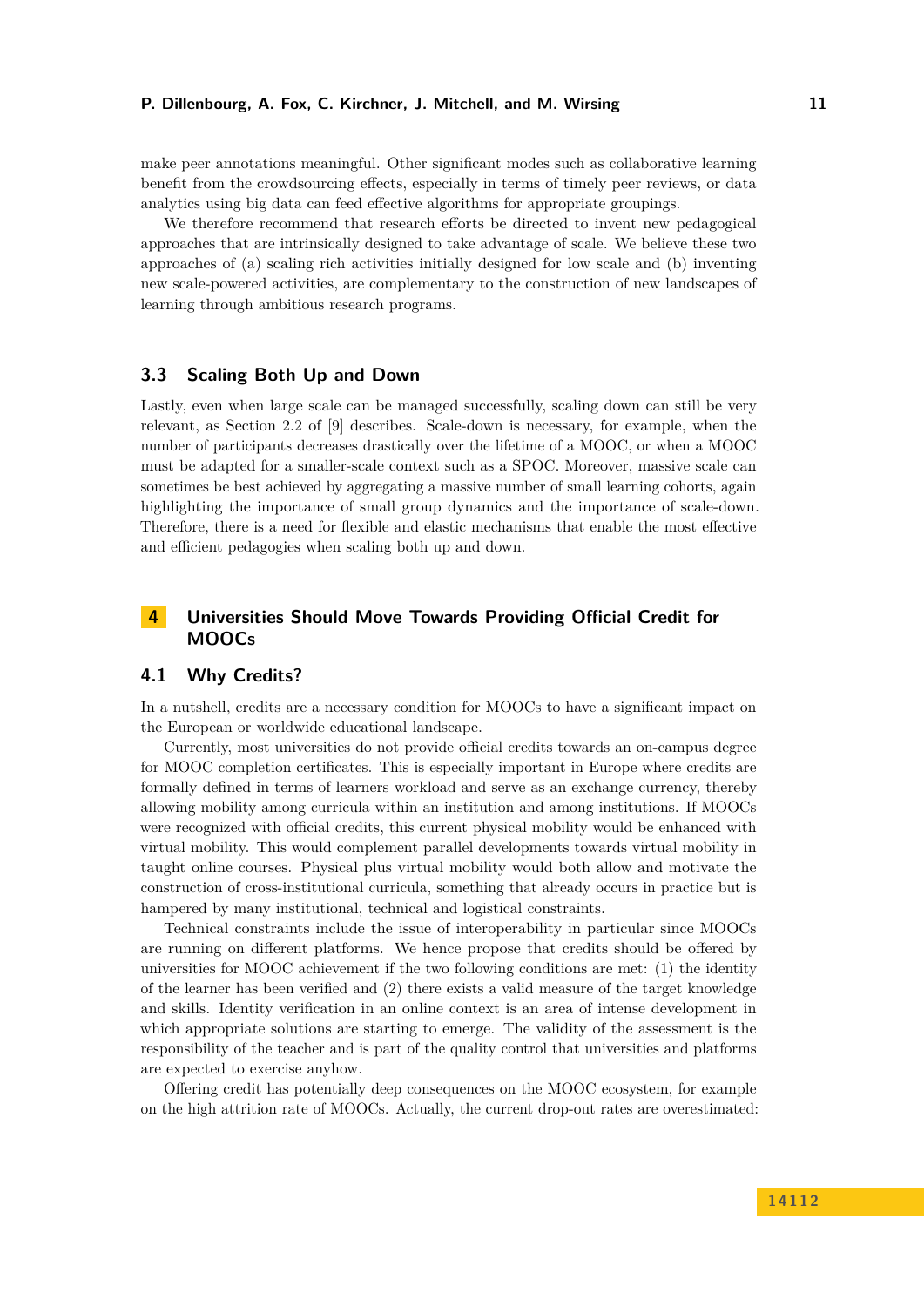up to 30% of registered learners never even show up. In addition, some participants only register in order to be able to access the content provided by the MOOC but with no intention of taking the full course. Even taking into account these two elements, the rate of drop-out remains high, which may interfere with a credit system. Credit can help because it increases the responsibilities of both learners and teachers: Learners may feel more motivated to complete a MOOC if the certificate is useful for the rest of their studies, and universities may feel more concerned in bringing learners to a designated level of achievement if the credits are necessary for a longer educational process. To reach a more reasonable completion rate, we can pursue two strategies: (a) carefully select participants based on their mastery of prerequisites, and (b) better support them during the MOOC, especially those facing difficulties.

## <span id="page-11-0"></span>**4.2 MOOCs and Prerequisites**

MOOCs highlight a tension between effectiveness and openness. On the one hand, one meaning of "open" is that MOOCs are accessible to any person independently of her or his background. On the other hand, if those lacking the proper prerequisites were filtered out early on, the MOOC achievement rate might be higher. This might especially be an issue if the failing learner happens to be an alumnus of the institution providing the MOOC: his or her frustration may be detrimental to university, and many universities are substantially funded by their alumni.

This is a general issue in academia, which runs on a combination of training and selection: we are willing to accept more learners in our universities but afraid that this could lower overall excellence or learner achievement. Different universities already take different positions on this continuum. However, for MOOCs we favor the former option – accepting more learners – for the following reasons. First, learners without prerequisites nonetheless do succeed sometimes, due to higher engagement. Second, admission criteria may be somewhat imprecise and based on limited information. Hence, it is appealing to allow everyone the chance to try for success. Therefore, we suggest that learners should have the right to take the risk of enrolling in a MOOC despite lacking some prerequisites.

This openness should, however, be accompanied by initiatives through which more learners could achieve a MOOC and obtain credits, while keeping both the current policy of universal access and the level of expectation on final outcomes. These initiatives could explore richer individual support, social dynamics such as meet-up groups, analytics for drop-out prediction, increased time flexibility, and so on. In general, we hypothesize that a strong investment in the quality of teaching will contribute to lower attrition; we want learners to feel that teachers are there to help them navigate difficult learning processes.

The rate of achievement is an even more important concern with credits when credits are accumulated in order to get degrees: if 50% of the learners pass the first MOOC, and among them 50% pass the second MOOC, only 25% of the original cohort are still on track towards a degree. Moreover, a degree usually covers higher-order learning outcomes that are rarely addressed in MOOCs, such as creativity, sense of rigour, critical analytic skills, skills of synthesis, reflection, ability to identify problems, social skills, and so on. We recommend research on MOOC activities that support the development of these high-level skills. Replacing exams by projects or even capstone projects are examples of such activities.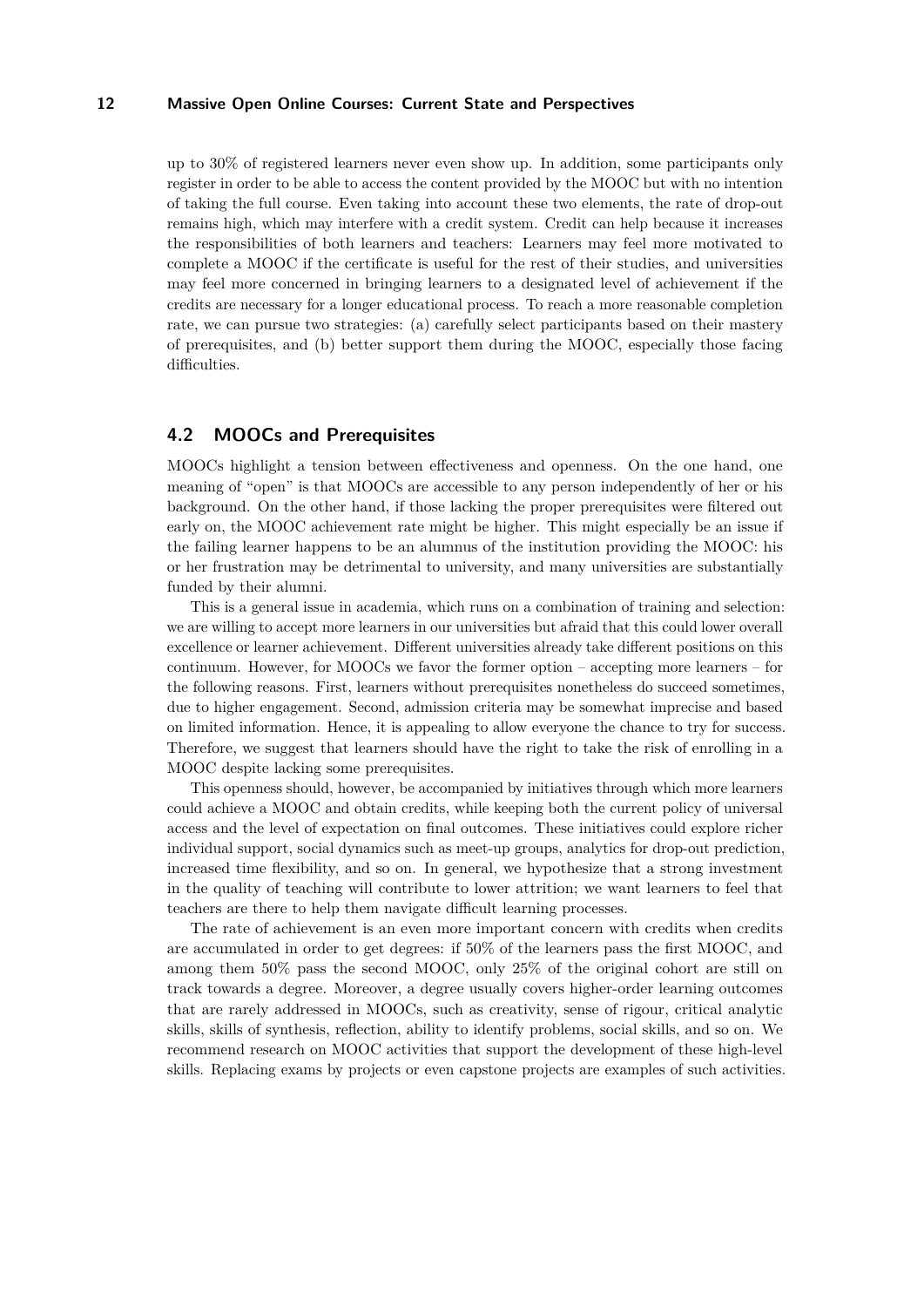## <span id="page-12-0"></span>**4.3 Universities' Role in Credit-Articulation Systems**

Will universities retain their relative monopoly of issuing credits and certificates for advanced study, or will a broader variety of actors, such as professional or accreditation organisations, also decide to give credits? For example, in Europe, the European Credit Transfer and Accumulation System (ECTS) could regulate the development of the campus+MOOC academic landscape. Some open universities such as iVersity already offer ECTS credits for some MOOCs [\(https://iversity.org/pages/moocs-for-credit\)](https://iversity.org/pages/moocs-for-credit ). In the USA, the American Council on Education has recommended a number of MOOCs for undergraduate credit, although each university ultimately decides which transfer credits it is willing to accept. The undergraduate-credit MOOCs are offered by Coursera, whose "Signature Track" option gives learners the option to undergo a series of identity-verification measures and take a proctored online exam after the course ends. If the accreditation ecosystem evolves in a natural way, the value of MOOC credits will depend upon the reputation of the institution that delivers them.

We expect that universities may take an incremental approach, initially offering credit for separate versions of MOOC material that serve a large, but not necessarily massive or open, population. For example, learners who sign up for "verified" enrollment, such as Coursera's Signature Track or edX Verified Certificates, might be put into separate discussion groups from the others. Similarly, some faculty are exercising their discretion as instructors, by allowing MOOC to informally satisfy one or more prerequisites for courses they teach, thus enabling students to jump more immediately into advanced courses; such bottom-up decision making may have influence on institutional policies. Should universities identify and tackle the obstacles to pursuing such scenarios? Reasons not to do so could include decreasing the educational value of residential credit, interfering with the schools' business model, or the need for a proctored follow-on activity on campus to weed out individuals who had cheated egregiously in the MOOC. On the positive side, such an activity would also be a way to build affinity to the brick-and-mortar university, which could be a net win for both the learner and the university.

# <span id="page-12-1"></span>**5 Quality Criteria for MOOCs Should Be Developed**

Although the question of quality of a MOOC should, in principle, be no different than the question of quality applied to any course produced by an educational provider, MOOCs have additional properties that make the question of MOOC quality unique. First, MOOCs are usually free or very low cost to the learner. Second, the massive scale has meant that the offering institutions have seen MOOCs as a vehicle for publicity and reputational enhancement as much as an educational device.

# <span id="page-12-2"></span>**5.1 Dimensions of Quality Depend on Context and Actor**

Several dimensions of quality depend largely on the MOOC's context, the perspective of a particular actor, or both. For example, one important element is the perception of the MOOC by enrolled learners, which is difficult to pin down as the learners are a heterogeneous group with varying expectations. The learners' perceptions are even more important if fees are associated with MOOCs. As another example, the MOOC style (cMOOC vs. xMOOC vs. blended learning) may determine whether greater emphasis is placed on learner cohort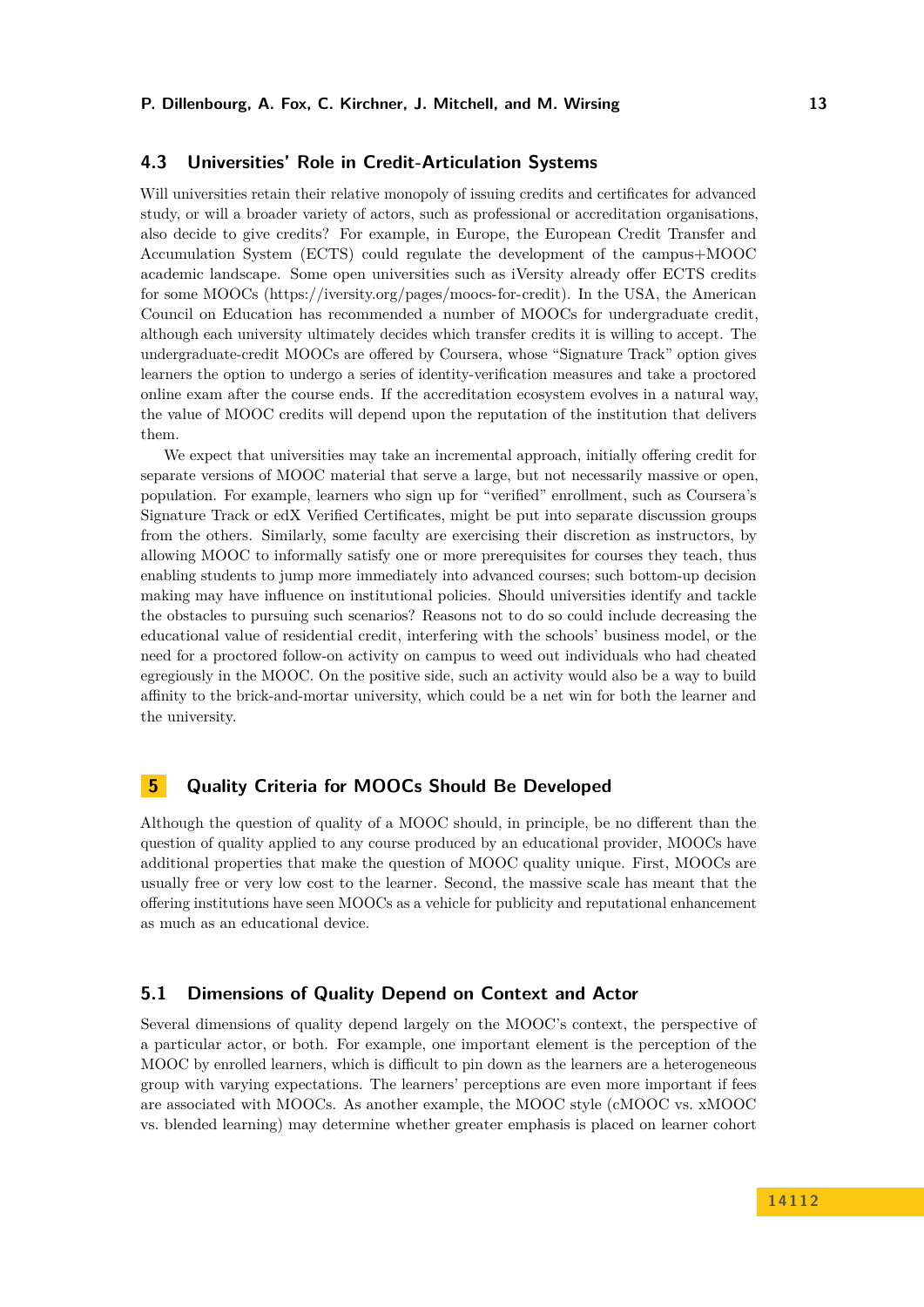quality; for example, learners in a cMOOC might be more engaged than learners in an xMOOC.

Other dimensions of MOOC quality include the following:

- 1. Learning effectiveness, fulfilment of learning objectives
- 2. Engagement of learners
- 3. Professionalism of preparation and execution
- 4. Quality of the learner cohort

Note that (1) and (2) may be in conflict and may receive different emphasis from different groups. For instance, university administrators may want to emphasise retention and reputational outcome, leading to an emphasis on engagement and few challenges, while the MOOC creator may want to emphasise pedagogical integrity, which may push the learners beyond their comfort zone.

A particular quality risk with MOOCs is to focus on points (2) and (3) at the expense of point (1): that is, providing overpolished, entertaining video-material with expensive, professionally-animated graphics, while paying less attention to the actual learning objectives, which might or might not have been properly defined in the first place. In general, designers of MOOC courses and platforms should first think about the pedagogy of their course and after that worry about the technology that is required to implement their pedagogy. Pedagogy should drive technology and not vice versa.

## <span id="page-13-0"></span>**5.2 Existing Quality Problems**

Some current MOOC offerings have already grappled with problems that could be considered issues of quality, for example:

- 1. Video/content quality problems: poor presentation, poor or inappropriate material, poor quizzes
- 2. MOOC not based on any pedagogical underpinning
- 3. MOOC not clear or accurate about learning goals and outcomes
- 4. Technical problems: poor sound, unreadable slides, poor video quality or delivery, audio and video out of sync, learner-facing technology that collapses at large scale or is a poor fit to the teaching material

Most universities already have processes ensuring their traditional course offerings meet particular quality criteria, both for accreditation and to maintain internal standards. These processes should be extended to include MOOC offerings as well. Even if they do so, however, official certifying bodies, such as the Association for Computing Machinery, may want to certify course offerings as well. For example, the Quality Matters (QM) Program [\(http://qualitymatters.org\)](http://qualitymatters.org) describes itself as "an international organization representing broad inter-institutional collaboration and a shared understanding of online course quality." A recent Gates Foundation program to fund MOOC development required the creators to self-evaluate their MOOCs using the QM rubric, which measures specific course properties (such as whether learning goals are clearly stated) rather than relying on learners' subjective appraisals of the MOOC. A summary of the initial results of this review [\[1\]](#page-26-13) showed that while most supported MOOCs did fairly well in meeting the quality criteria, the most common areas of weakness were institutional responsibilities that are quite different in a MOOC than in a residential course, such as articulation of course support services and of policies regarding accessibility issues. As well, a challenge reported by many of the reviewers was the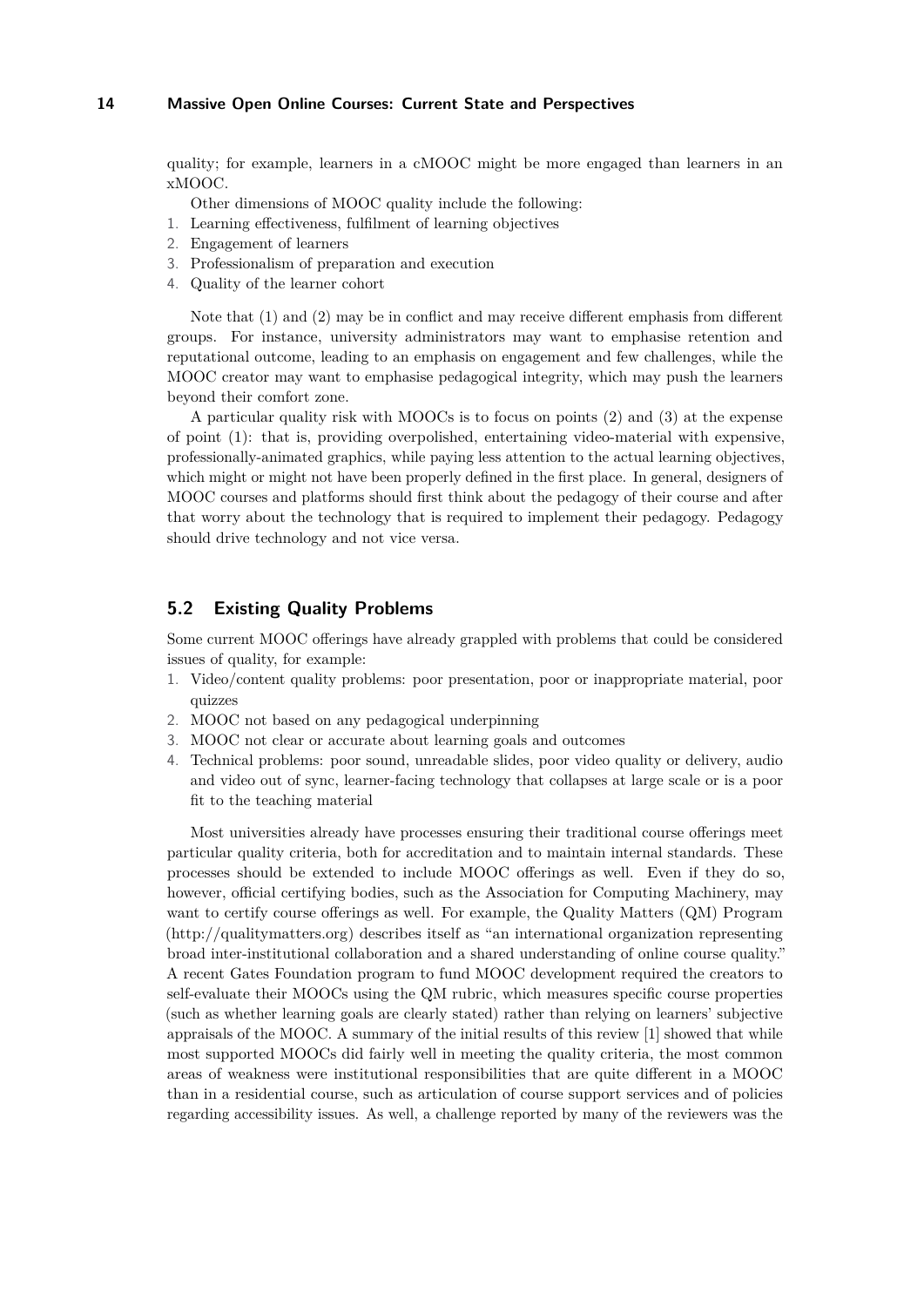mixture of for-credit and non-for-credit learners in MOOCs – two cohorts with different sets of expectations. In Europe, metrics for assessing quality of online learning provision have been in existence for several years, and EFQUEL has recently extended theirs to encompass MOOCs [\(http://efquel.org\)](http://efquel.org).

# <span id="page-14-0"></span>**6 Standards Should Be Developed for Measuring Participation in MOOCs**

When governments, university administrators, instructors, learners, and the general public consider a MOOC, measures of participation are critical in their perceptions and attitudes about the MOOC's educational value. For example, when participation is measured in terms of number of videos watched and assessments taken, there appears to be large attrition over time with virtually all MOOCs to date, regardless of form or initial enrollment. Interpreted naïvely, these observations can be taken as a negative aspect of MOOCs, but such measures fail to consider the goals of the learner and other factors that might distinguish subpopulations with very different participation patterns. Participation measures will inform assessments of (a) individual people learning outcomes, which is perhaps primary. But through these assessments, participation measures will also inform assessment of (b) cohorts of learners; (c) resources, the utility of which depends in part on use of these resources, and the learner outcomes that result; (d) instructors, whose quality depends on the outcomes of courses they teach; and (e) the quality of the MOOCs themselves and higher-level administrative and educational structures. As yet, we know of no consensus, detailed inventory of variables for measuring participation in MOOCs, which could guide pedagogy, practice, and policy. There is important research to be done on defining measures of participation and other educational variables for MOOCs [\[6\]](#page-26-8), studying the effect of these measures on the perceptions of different stakeholders, and on how best to obtain and protect the learner data needed for highly nuanced, conditionalized measures of participation.

## <span id="page-14-1"></span>**6.1 Building Blocks for Deriving Participation Measures**

A starting point for a more comprehensive picture of participation is measuring learners' actions regarding:

- MOOC resources, such as videos, assessments, readings and so on;
- assessments, both formative and summative, both attempted and completed;  $\blacksquare$
- resource annotation, to include tagging video and textual sources;  $\overline{a}$
- resource creation (common in connectionist MOOCs), such as video and text; and  $\equiv$
- $\overline{a}$ communications with the instructors, assistants, MOOC platform company, and with other learners.

These categories are not mutually exclusive: a discussion board post in response to another learner post is both a communication action and a resource annotation, where the initial post is a resource. Neither are these categories complete. Finally, each category includes many sub-categories, as with formative vs. summative assessment. A rich assessment inventory will almost certainly be hierarchically structured, with many categories and sub-categories, and with fine grained measures possible, if not desirable.

Importantly, within this rich set of variables will be *base variables*, which are nonnormalized and often continuous (for example, how many videos watched, total quiz score); and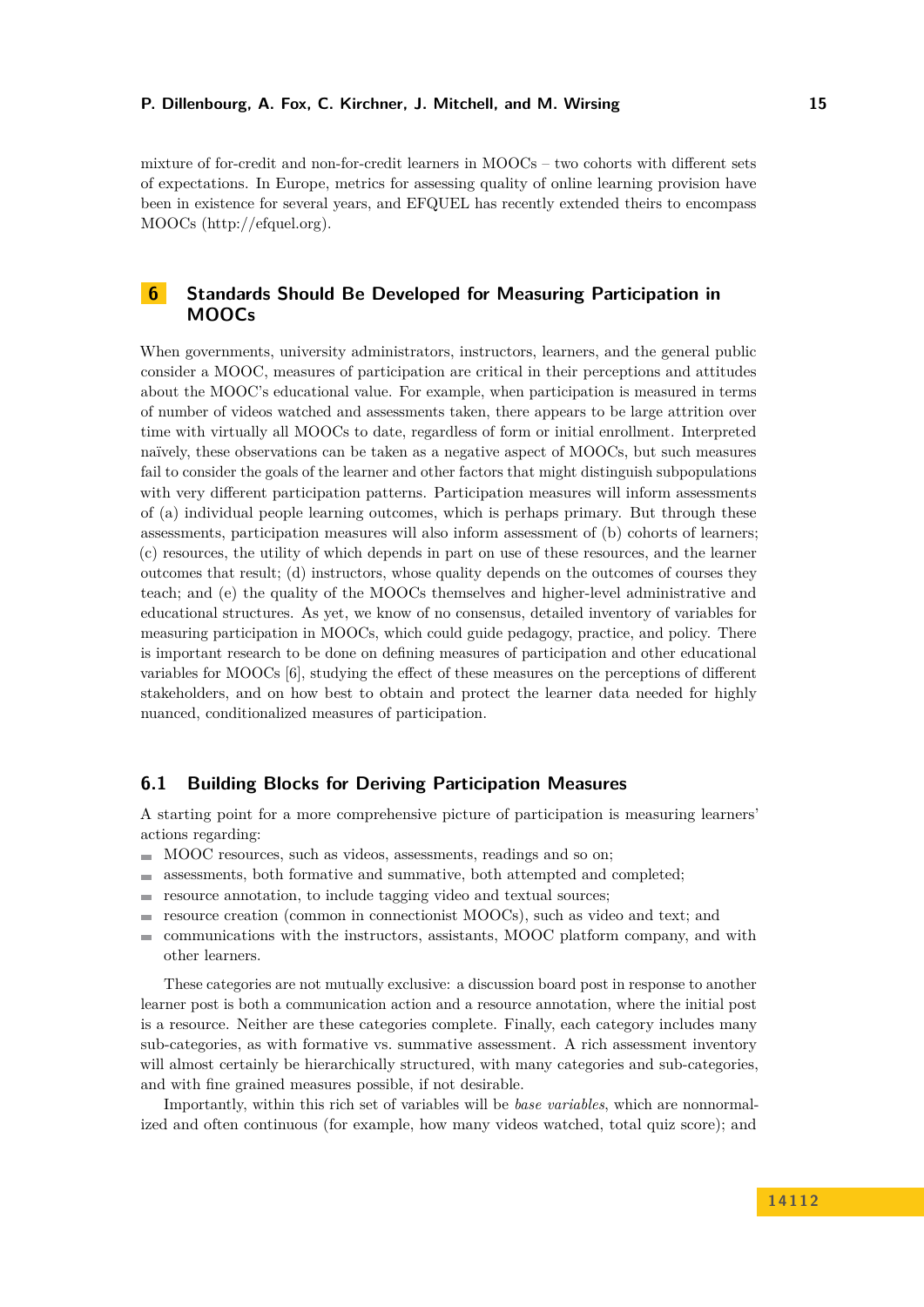interpreted variables, which are often discrete, even binary, and convey value or judgement about a participant's activity in a MOOC (for example, pass/fail). Here, we are most interested in the possibilities for participation within a multidimensional space of base variables, with the understanding that interpreted variables can be introduced with thresholds that are particular to differing conditions, preferences, constraints, and goals.

While independent measurements of and correlational analysis between different variables enable important statistical relationships to be found – for example, correlating number of video hours watched with final course score – more causal interpretations can be aided by capturing *traces* of learner activities. A trace is a sequential or tree-based representation of a learner's activities, and enables analysis beyond pairwise associations (e. g., "user1 read a post by user2 directing them to resource25, and user1 followed the recommendation"). By comparing learner traces, for example through graph clustering or inductive logic programming, more complicated patterns of activities can be found across a population of learners. While recording a learner's behavior as a vector of variable values is a popular representation in data mining generally, traces and other higher-order representations need to be developed and explored further, for example as in [\[11\]](#page-26-14).

# <span id="page-15-0"></span>**6.2 The Wealth of Conditioning Information**

Participation patterns undoubtedly vary with many factors, and we should strive to capture, and explain variance on participation variables based on these many factors. Let us briefly consider the MOOC design, attributes of individual learners and learner cohorts, and time, as major categories of independent variables that will condition findings on MOOC participation. An important insight presented in [\[9\]](#page-26-6) and elsewhere is that participation is a value or region in a rich and continuous multidimensional space.

**MOOC Designs.** Even today, there are several recognized kinds of MOOCs, e. g., xMOOC, cMOOC, iMOOC (implementing inquiry-based learning), to say nothing of the MOOC types that will emerge in the coming years. Rather than standardizing measures across diverse MOOC formats, harmonisation of measures that are best suited to the different types of MOOCs seems the better view. For example, resource creation by learners will be relevant measures of participation to some MOOCs. Some MOOCs will be inherently more social, with requirements for collaboration, whereas others will not. Some measure simply will not apply to every type of MOOC. Thus, measures will apply differentially across MOOCs, and garnering a comprehensive set of measures across current and future MOOC formats will be a challenge. We recommend a catalog of such measures, perhaps in wiki form, which can be open to the research and practitioner communities and easily linked to other sources. In addition to cataloging measures that may vary with format, there will hopefully be "canonical" measures that are independent of MOOC types, with the simplest of these being "time spent" by the learner on the MOOC (e. g., watching its videos, taking assessments, doing projects). While this is a simple measure to state, it may be very challenging to capture, because much of the time spent on a MOOC probably happens off the MOOC platform.

**Learner Characteristics.** Learner characteristics influence participation. Primary among these characteristics are the motivations that the learner has for taking a MOOC – does the learner intend to complete, or is the learner there to sample the content only? Related to completion versus sampling goals, but distinct, is the level of mastery that a learner hopes to achieve. If a learner wishes to complete a course, can we capture information on whether a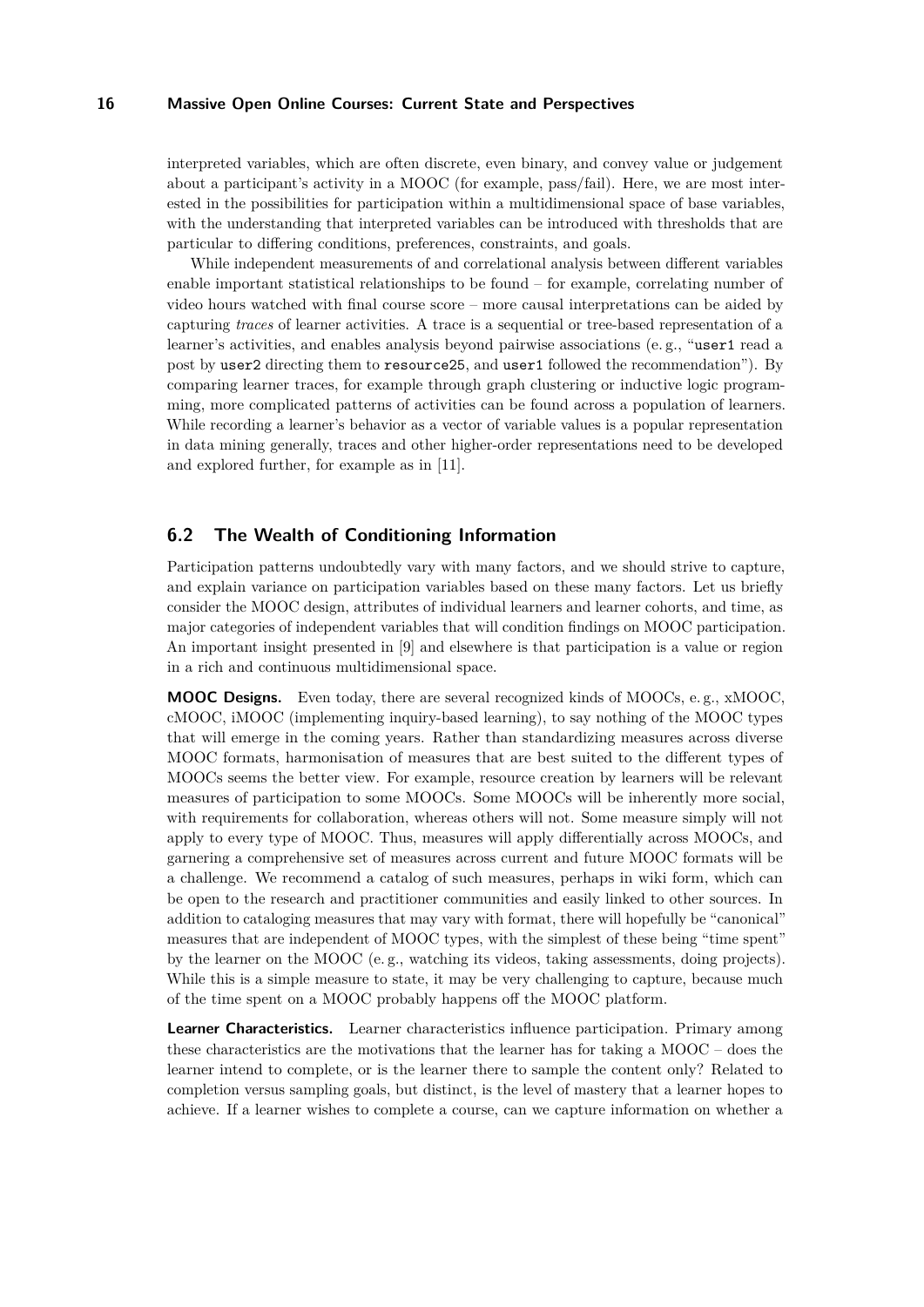learner returns to the MOOC after "dropping" it previously? In addition to being critical for a descriptive understanding of learner participation under many nuanced conditions, a rich characterization of learners will inform prescriptions (e. g., suggestions) of how learners might best work their way through MOOC material; who might be the best partners, peer reviewers, mentors, and instructors for learners in different contexts; thus influencing participation patterns actively through recommender and other help systems. In other words, the many affordances that we want to create for learners will drive the conditioning variables that will be measured.

**Time and Other Continuous Dimensions.** Although participation at a single point in time is of value, it is the detailed and real-time participation information that will be most relevant to both the educator and learner. These data can be used to improve the learner experience and inform MOOC design making it more responsive and adaptive. This is especially the case in identifying different user types amongst MOOC learners and potentially factoring this into the overall way the MOOC adapts to the different needs of individual learners and the groups they belong to. Thus, for each of the dependent and conditioning variables that we alluded to above, we will want measures over time, annotated by events that have predictive value. Attention to the time dimension also invites analysis using traces, which was mentioned above. For example, learner actions at one time point influence actions and outcomes at subsequent time points, all of which can be represented, processed, and compared by computational means. Time is a primary, but certainly not the only, continuous dimension for which various measures of participation will be continuous functions rather than simply point values!

## <span id="page-16-0"></span>**6.3 Challenges in Assessing and Improving Participation**

There are many challenges in defining participation, in obtaining data on participation, assessing it, reporting it, and eventually comparing participation analyses across MOOCs and MOOC-hosting platforms. A main challenge, described in the previous paragraphs, is the diversity of MOOCs and the diversity of types of participants. Another obvious challenge are privacy concerns that will stem from heavy instrumentation of MOOCs and MOOC platforms to collect data. The measurement of learner activity may become intrusive for learners concerned. What happens to participation measures if learners are required to agree to be measured? How do we safeguard unintended privacy leaks through the use of detail at this level? Despite these challenges, we believe important for our community to develop participation metrics.

Despite the challenges, a greater and more nuanced understanding of MOOC participation in light of many contextual factors (e. g., the subject matter of the MOOC, its duration and pace, lecturer, institutions and sponsors behind the MOOC, fees if any, transparency in students' data collection and use, and the availability of credits or certificates for completion) promises to increase benefits for learners, educators, institutions, and policy-makers.

#### <span id="page-16-1"></span>**7 Return on Investment in MOOCs is Heavily University-dependent**

MOOCs require considerable investment of capital and human resources. Whether this investment will yield effective return is heavily dependent on each institution's situation and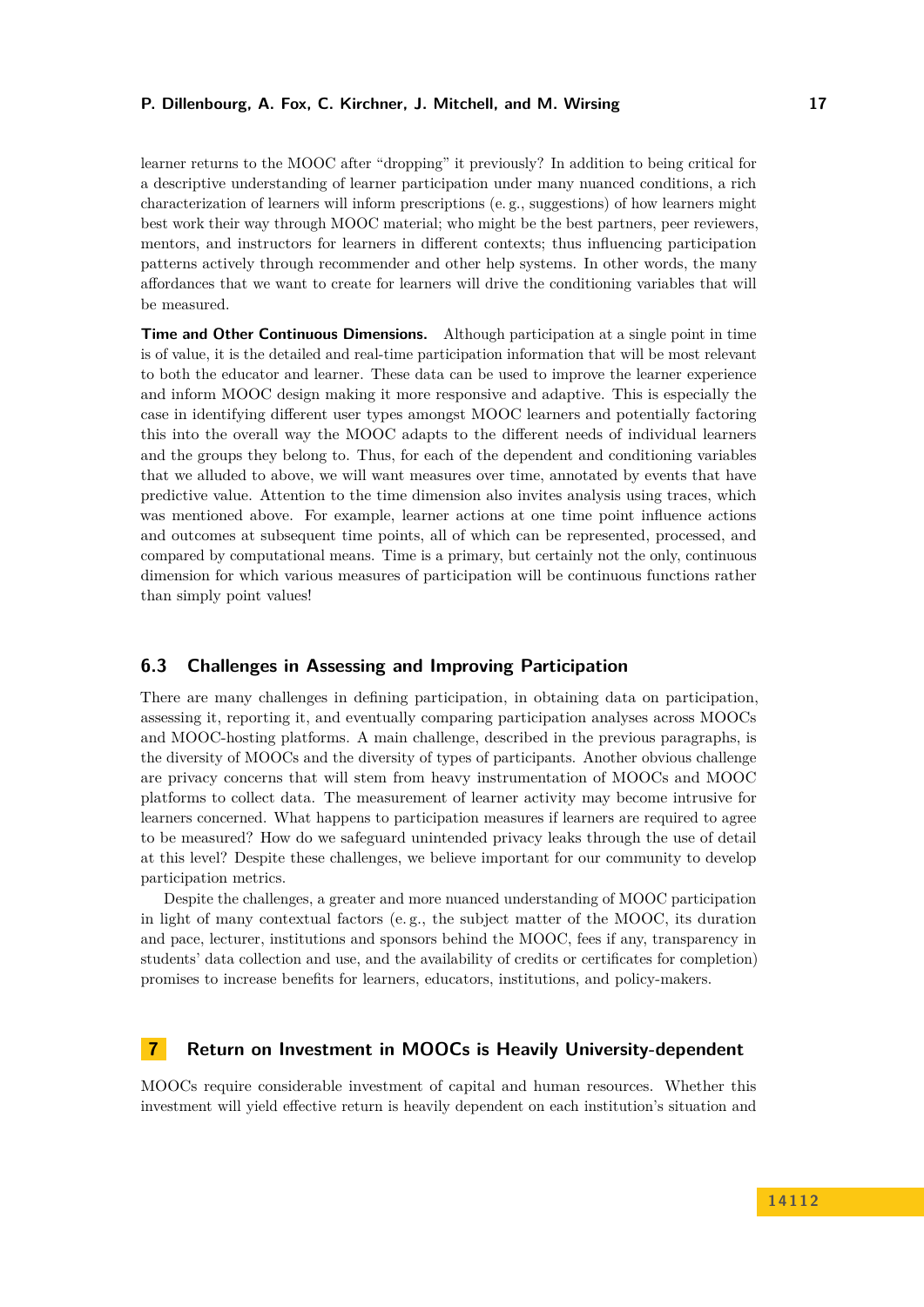priorities; a corollary is that there is no single formula for computing return on investment or determining the point of diminishing returns.

Universities operate in different contexts and so the opportunities open to any single university may be different to those of others, due to differences in funding (fees vs. no fees), legal frameworks (whether online learning is recognised as legitimate higher education), competiveness of their student recruitment against other universities, and so on. Each university must assess its own possible ROI by balancing these constraints against the costs of developing and delivering MOOCs. A recent report [\[14\]](#page-26-7) offers a rich set of interview-based perspectives on the costs and benefits of MOOCs as perceived and experienced by over 80 faculty, administrators, researchers, and other actors from over 60 institutions in North America, Europe, and China.

We survey possible outcomes for a university of offering MOOCs – that is, types of return they might hope to achieve – and then discuss benefits specific to research vs. teaching universities as well as possible negative returns on investment.

## <span id="page-17-0"></span>**7.1 Potential Benefits and Pitfalls of Investing in MOOCs**

Universities may pursue MOOCs to meet any of several goals, including:

- Contributing to the wider mission of universities to reach more potential learners for its education;
- Enhancing the university's reputation amongst key stakeholders, including politicians, peer universities, potential learners, and the media;
- Improved teaching efficiency by using MOOCs as part of courses for enrolled learners;  $\sim$
- Increased recruitment of learners to credit-bearing and fee-bearing courses;  $\blacksquare$
- Raising the university's internationalisation profile by engaging learners worldwide;
- Raising the university's outreach to those socioeconomically or geographically unable to ÷. access residential higher education;
- Raising expectations for on-campus teaching;
- Training teachers and learners to work in this new medium, as well as teaching future professionals who need collaborative skills for lifelong learning.

However, MOOC investments are not without pitfalls. At universities that rely heavily on tuition income, the considerable expense of creating MOOCs may cut into other opportunities or contribute to a negative perception that students' tuition money is being "wasted" on giving away free content. Enrolled learners, trustees, and funding agencies with such perceptions may be indisposed to provide additional resources to these universities. The attractiveness of investing in MOOCs may also draw funds away from less innovative developments, and in particular from improving the quality of existing but deficient-quality courses.

For all open-ended investments such as MOOCs, where the number of investment opportunities is effectively unlimited, a very difficult decision will be to decide at what point the return on investment moves from positive to neutral or even to negative. Can the same return be obtained from 10 times or 100 times more MOOCs?

ROI can be improved if ways can be found to reduce the cost of production, and the same applies for MOOCs. Can these be produced more cheaply ("MOOC factory") or is the cost inevitably high due to the human skill and time required to design and execute?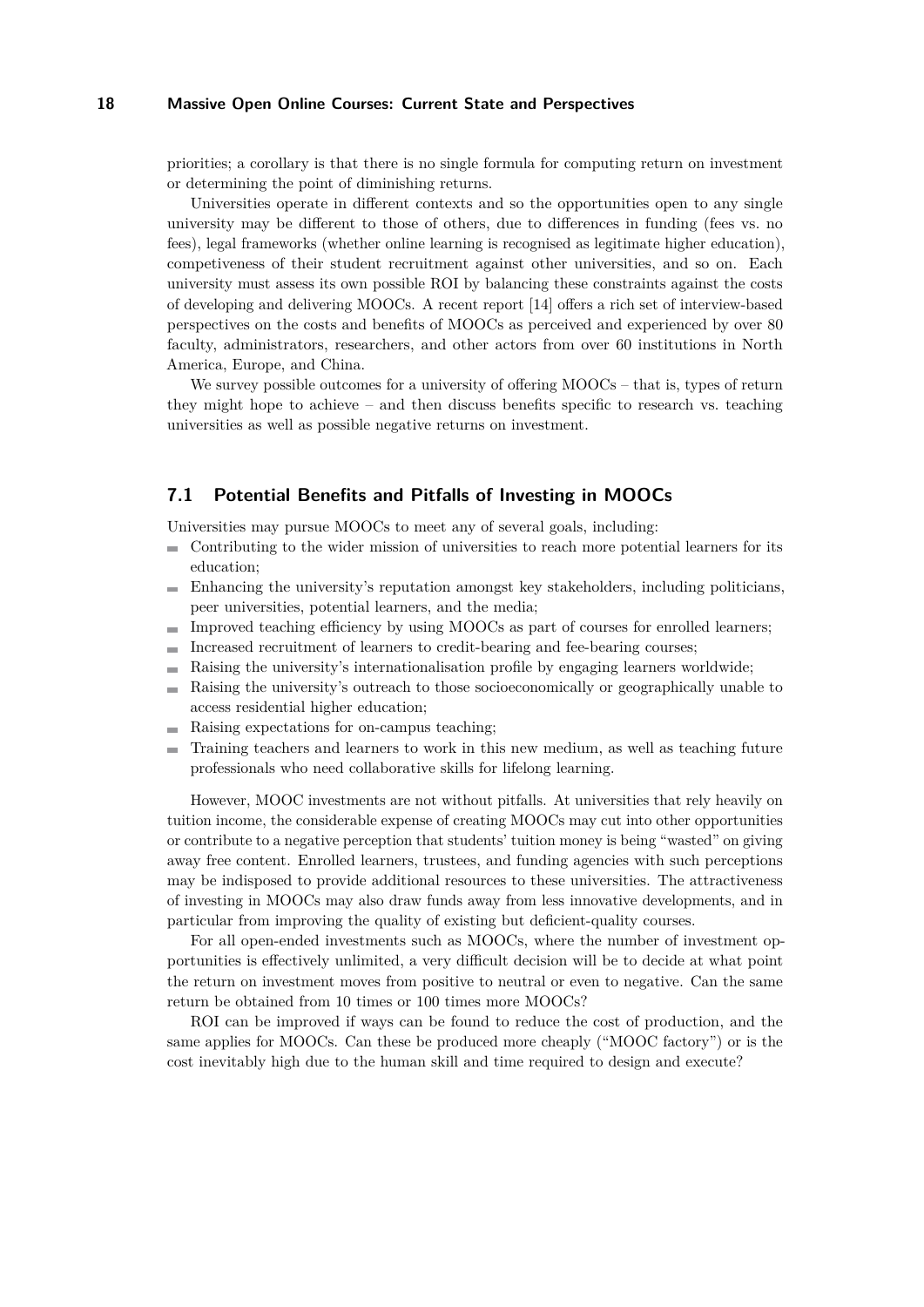## <span id="page-18-0"></span>**7.2 Research Universities Versus Teaching Universities**

For research universities, MOOCs offer research materials and settings for large scale research, with rapidly changing and evolving settings. Research grants can flow from this opportunity. As well, MOOCs can be a way of maximizing and accelerating the impact of research, and may become a routine part of grant proposals, thus incentivising universities to support their production as part of research efforts MOOCs may become CV items for professors and junior faculty giving them a direct, and very personal return on their investment of time and effort.

For example, at Vanderbilt University in the US, the Institute for Digital Learning provides matching support for faculty members to create a MOOC if that MOOC is part of the proposed strategy for disseminating research results, or is the major education component, in a successful research proposal to the National Science Foundation or other funding agencies, foundations, or industry sponsors.

Beyond research on pedagogy and learner engagement, numerous attractive opportunities for research about the wider effects and context of MOOCs are immediately evident. For example, researchers might:

- investigate of the effectiveness of MOOCs on outreach and access;  $\mathcal{L}$
- analyse the economics of MOOCs at all stages (creation, delivery, re-use, cessation) and  $\sim$ the value proposition of possible returns on investment in a variety of contexts;
- investigate the impact of MOOCs on "traditional" university education and develop  $\mathbf{r}$ measures of those impacts that can be used for comparative and longitudinal analyses;
- gather evidence from MOOC uses that can inform the effectiveness of policy implementa- $\mathbf{r}$ tions, both during policy formulation and also policy evaluation.

What about the incentives for teaching-centric universities that de-emphasize educational research? At these institutions, informal explorations of teaching innovations can still get the attention of others, and may lead to improved teaching with higher retention and pass rates. For example, in a widely reported experiment at California's San Jose State University, learners taking a blended format digital course using edX-provided materials scored 5 to 6 percentage points better on exams, and 91% of learners ultimately passed the course, compared with 59% of learners using the conventional format only. Of course, like research institutions, teaching institutions should accept that not every experiment will be equally successful: the same institution's attempt to provide remedial maths courses through Udacity was less successful [\[4\]](#page-26-15).

#### <span id="page-18-1"></span>**7.3 How Policy-makers Can Help**

MOOCs have potential benefits as well as potential pitfalls for both research-intensive and teaching-focused universities, and policy-makers can help in several ways:

- Be generally supportive of universities' efforts to develop MOOCs or reduce barriers to doing so where necessary, but with the understanding that bold experiments are both necessary and risky;
- As described in Section [4,](#page-10-1) reduce barriers to universities offering credit for MOOCs *should* m. *they wish to do so,* subject to normal quality assurance processes;
- Ensure that legal and compliance frameworks enable learners to use MOOCs for university entry and credit transfer, should universities wish to accept such credits;
- Ensure that universities within their jurisdiction share knowledge, expertise, and best practices, so that they may learn from each others' mistakes as well as their successes.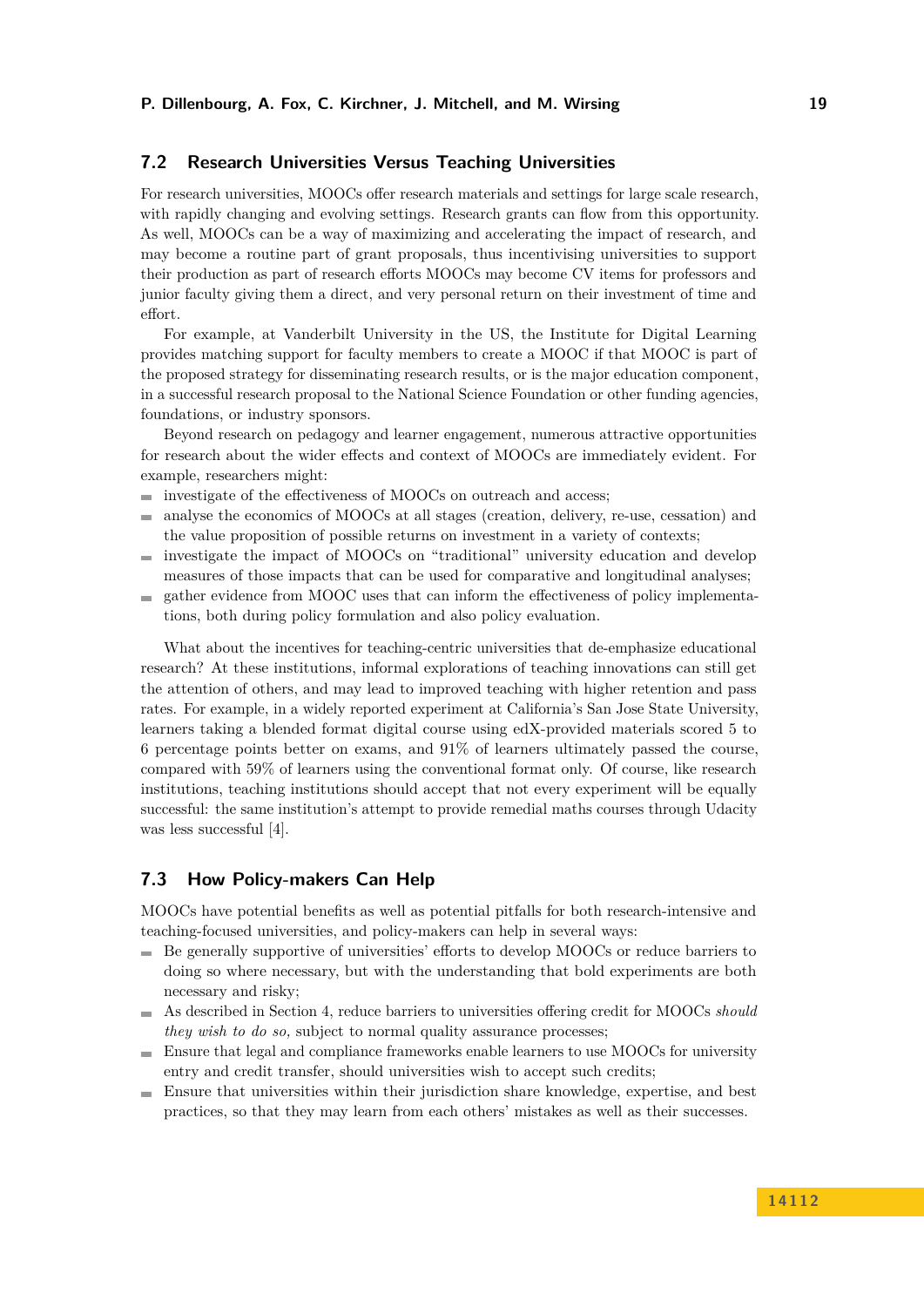We caution policy-makers against mandating which options universities must pursue with respect to MOOCs, at least without a careful advance study of the complicated ecosystems in which universities operate, the variety of factors listed above both supporting and opposing investment in MOOCs, and the other dimensions of MOOC benefits and pitfalls discussed in this report. We similarly urge university leaders to take proactive roles in such discussions rather than abdicating this responsibility.

# <span id="page-19-0"></span>**8 MOOCs Should Provide Universal Access**

By 2014 the world is expected to have more mobile-device accounts than it has inhabitants [\[17\]](#page-26-16). It is therefore safe to assume that many learners will have them: user data from FutureLearn shows about 20% of access to its courses comes from mobile devices.

Techniques such as Responsive Web Design can help provide an optimal viewing experience across a variety of devices. However, more important are the new affordances of these emerging devices, such as smartwatches, smartbands, smartsensors, and so on. Besides offering "anytime, anywhere" access to learning materials such as podcasts and videos, mobile, wearable and ubiquitous technologies can link physical and virtual environments and support continuous learner engagement through notifications and instant messaging. In technology-enhanced learning, such devices can not only provide information access, but also produce or collect content and communicate with each other. We therefore see an opportunity to provide continuity in time and space to promote seamless learning, allowing online and technology-enhanced learning to "break free" of classroom constraints.

We consider three categories of potential benefits to MOOCs from mobile and ubiquitous computing: information access, production and collection of data by learners, and communication.

**Information Access.** Timely access to educational information is necessary no matter the learning type or pedagogical approach. The widespread and growing use of mobile technology to access learning materials means there is an imperative to provide access to learning materials on these devices. But there is no evidence that learning is enhanced by mobile access, so the design challenge is to enable ubiquitous access without impairing the learning experience.

**Production and Collection of Data by Learners.** There are several learning situations that are facilitated by mobile and ubiquitous technologies. In contextual learning and situated learning, different items of the context information can be retrieved, processed, communicated and shared by other learners. For example, the iSpot environment [\(http://ispotnature.org\)](http://ispotnature.org) enables learners to make observations of birds, animals, plants, and so on, sharing photos and initial identifications online. Then others in the community, including wildlife experts, provide additional information and a more accurate identification. Such learner-created materials can be especially important in MOOCs with large numbers of participants.

Mobile devices enable the teacher to organise active learning activities that rely on mobile devices, such as cultural outings, field trips, and excursions to meet local residents. For example, in a hypothetical MOOC on the Renaissance in Florence, learners in the online MOOC environment might be in contact with residents of the City of Florence, asking them questions or commissioning "localised investigations" such as photographing buildings or interviewing museum curators. In general, we can use the expertise of the crowd for powerful learning from differing perspectives and cultures. For example, in the FutureLearn course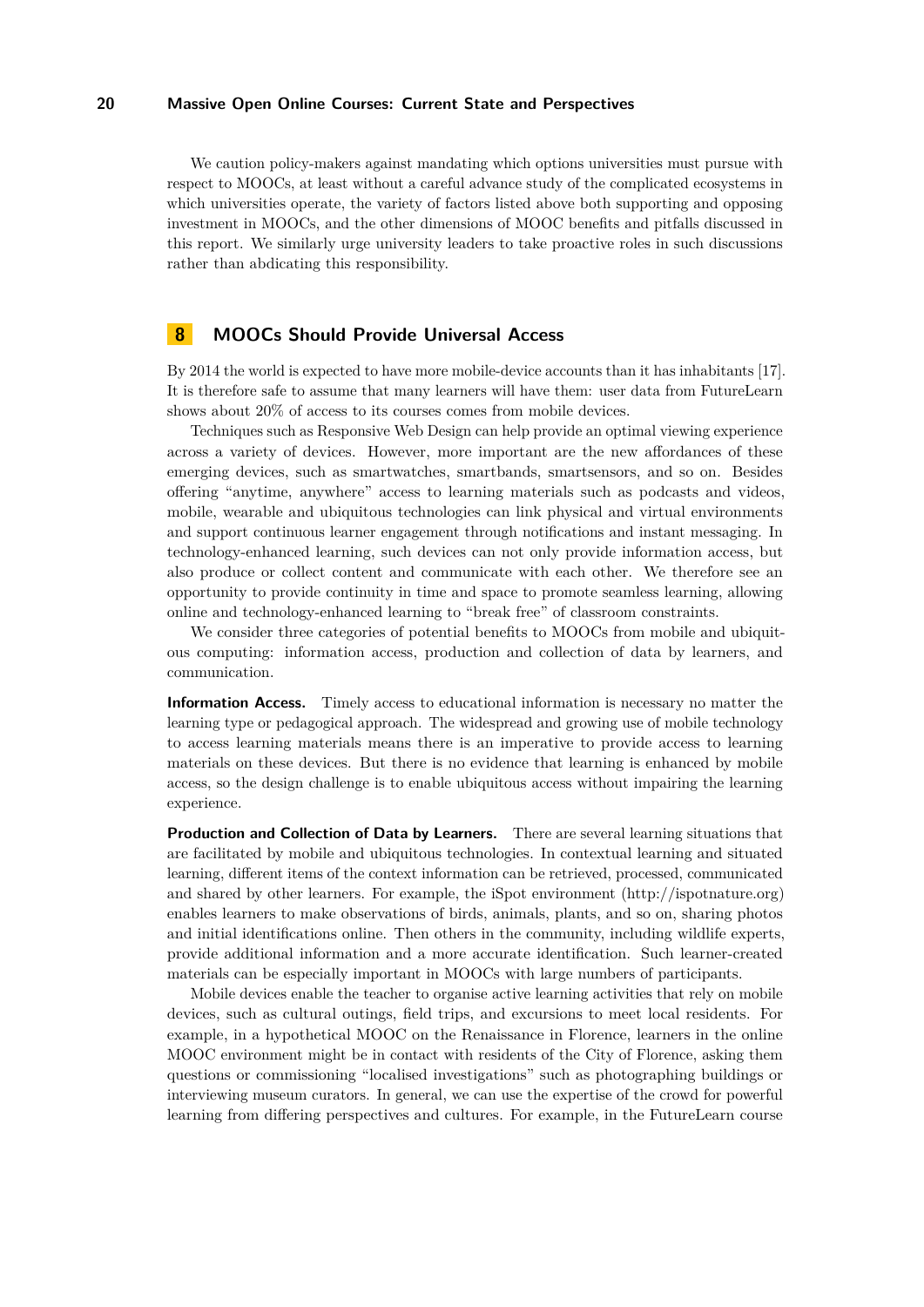"The Secret Power of Brands", participants from many countries brought their differing cultural and national perspectives to the discussions. Other possibilities include crowdsociology, crowd-psychology, and crowd-demographics. Such situated learning can take place in inquiry-based learning, mastery learning, case-based learning, problem-based learning, and project-based learning, among other pedagogical approaches.

**Communication.** Mobile devices enable learners and other stakeholders to have continuous social interactions and to be continuously involved in their learning activity. Participants can receive notifications during commuting time, exchange short messages, stay abreast of the learning activities of their peers, and so on. Some classic pedagogies can be revisited with these affordances in mind; for example, spaced repetition, which is especially good for vocabulary language learning, could exploit mobile devices to deliver reinforcers at timed intervals.

New opportunities are possible in MOOCs from crowd learning, crowd sensing, crowdsourcing, and crowd commissioning, all of which rely on data produced by "the masses." Crowd learning describes the process of learning from the expertise and opinions of others, shared through online social spaces, websites, and activities [\[16\]](#page-26-17). Crowd sensing is a new sensing paradigm based on various mobile devices, wearable devices, connected objects, and so on, using these devices' sensors for crowdsourced data creation and analysis that contribute to learning analytics with authentic data and situations. Crowdsourcing is a way to solicit needed services, ideas, or information from a large group of people. Crowd Commissioning commissions learners to do tasks according to learning goals.

MOOCs in different domains have already shown the promise of authentic data and situated learning to give the learner a continuous connection to a MOOC and to link virtual and physical spaces. The access and creation of authentic data by crowds can enhance the learning experience in MOOCs. These innovations, anchored firmly on a suitable pedagogical foundation, can provide sustained motivation and personal relevance for learners.

#### <span id="page-20-0"></span>**9 New Data Policies Should Be Collectively Negotiated**

MOOCs generate vast amounts of data: data about the content of the course (videos, quizzes, exercises, slides, . . . ), data about the learners (clickstream data, answers to questions, discussion forums, ...) and data about the professor and his or her pedagogical team. This section is concerned with the last two points, i. e. user data. As with any user data collected by other online platforms, MOOCs raise serious concerns on possible breaches of the user's privacy. These are addressed in the first point. Nonetheless, these datasets do also constitute great opportunities. At the individual level, this data is necessary for adapting learning activities to individual needs. At the collective level, the data supports extracting knowledge about the effectiveness of the MOOC components, in order to improve the concerned MOOC or to acquire general pedagogical knowledge. These opportunities are emphasized in the second point.

## <span id="page-20-1"></span>**9.1 Data Collection Transparency and Learner Privacy**

Data privacy is a complex issue that cannot be fully developed here, but we cannot help but point out the current opacity of data in MOOC platforms. To know what is being recorded, users must read the "terms of service" document between the MOOC platform and the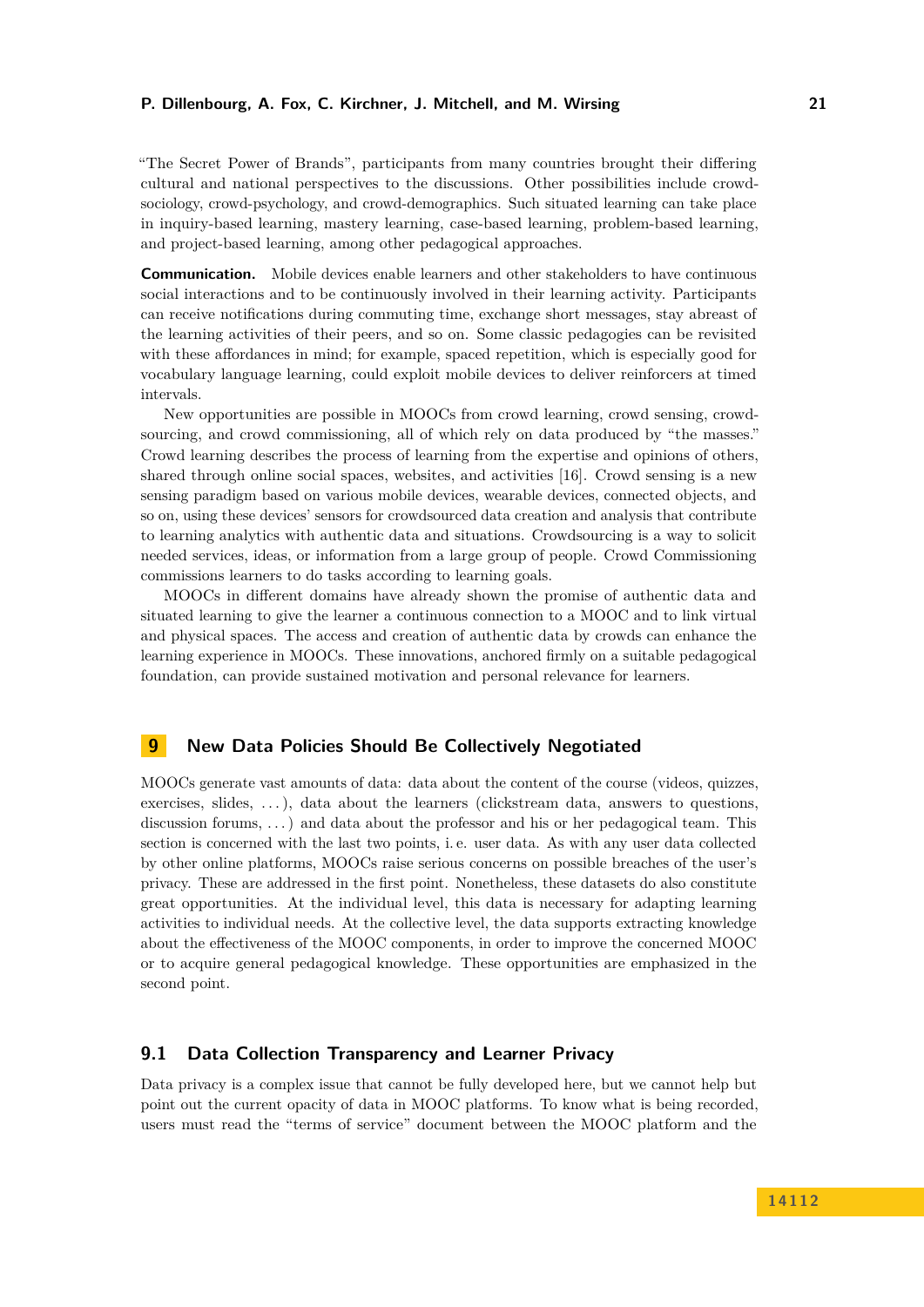learner or between the MOOC platform and the universities providing courses. These are complex documents that few users have the stamina to read and that do not always clearly state what is being recorded. There are many reasons learners might care about the retention of their data. For example, a learner might be concerned if a potential employer could access that learner's performance data in a MOOC. Another concern is that a record of failure may reduce the teacher's expectations about a learner that consequently may adapt to these lower expectations by working less hard (the "Rosenthal effect").

We therefore propose a general principle: a learner's data belongs to the learner. According to this principle, learners should be able to easily access and visualize any data recorded about them, such as interaction traces. Learners should be able to share their data with others as well as analyze it themselves, with access to the same analysis tools that MOOC platforms or instructors use. And a learner should be allowed to delete any subset of her or his data: he or she will lose the advantages of having it analyzed, but that would be a personal choice.

This proposal can be compared with the medical field, where a patient's digital healthcare record contains highly sensitive data for which any breach in confidentiality may have medical, social, or economic consequences to the patient, such as stigmatisation or impact on health insurance. In most countries, patients' data are owned by the patients themselves, with legal instruments providing guarantees of security, reliability, and confidentiality. Patients may elect to share their data with medical personnel, and with informed prior consent, may choose to share their data for scientific purposes, such as participation in a clinical study. But informed consent in these cases is much more transparent than clicking the "I Accept" link at the end of a long list of conditions often written in impenetrable legal terms. And even patients who refuse to participate in the clinical study retain their right to the highest quality care. MOOC learners should enjoy a similar benefit: they should be the unique owners of their data, and should be able to opt-out of sharing their data without sacrificing the quality of their educational experience.

Finally, MOOCs can produce an unprecedented degree of transparency in teaching: the log files also contain data about the teachers or the teaching team, for instance, the average response time for forum postings. While this data constitutes a potential source of analytics that might contribute to quality management, labor unions may object to the direct use of such measurements of productivity and work quality. An alternative might be to monitor for problems related to resources for which the teacher is responsible, for example, ensuring that learner questions are always answered in a timely way and alerting the teacher when this is not the case. The teacher would then be evaluated on the effectiveness of the learner experience rather than on direct metrics such as number of hours spent online.

#### <span id="page-21-0"></span>**9.2 Sharing MOOC Data Across Institutions and Platforms**

Currently, each university receives data associated with its own MOOCs. However, the research community would be very interested in the possibility of making data from MOOCs in some form available to all. Many scientific domains have benefited from becoming "data driven" once large datasets were made available. We therefore recommend active exploration of technological and legal frameworks under which MOOC data can be shared to support research.

One possibility would be that the terms of service include the possibility to provide data to non-profit educational institutions for research purposes. Such an agreement would need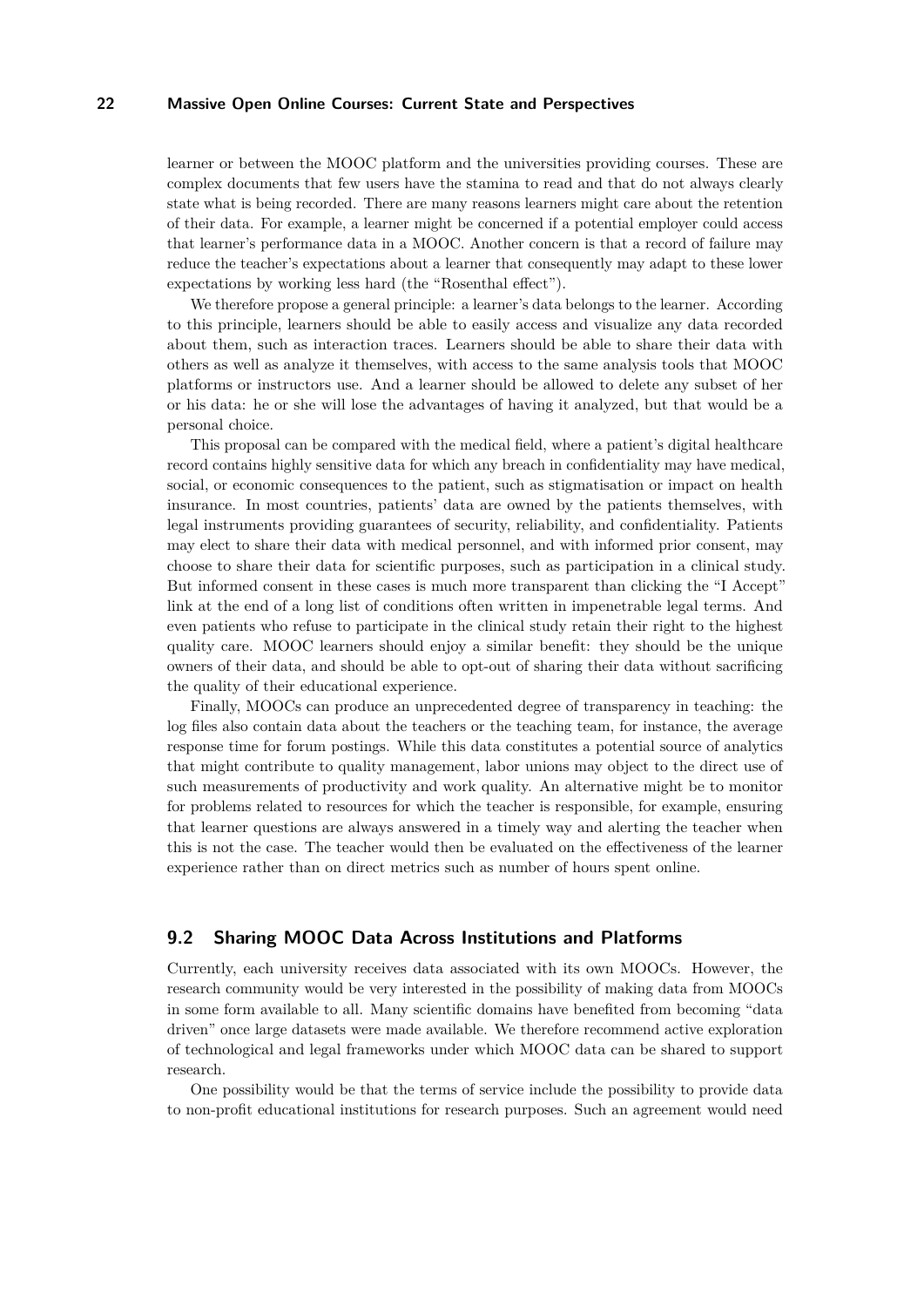to be added to the contracts that universities have with MOOC providers. Some MOOC providers' terms of service already include a clause stipulating that learner data may be made available to researchers. There is still the potential for abuse, however: consider that most whales today are nominally killed for research purposes. Fortunately, most universities have an internal review boards, such as Committees for the Protection of Human Subjects, who could monitor for responsible data use.

Sharing data requires de-identification, a hard problem in computer science in both principle and practice, as Netflix and AOL discovered to their dismay when researchers were able to recover individual identities from supposedly anonymised datasets that those companies voluntarily provided for research. While it is easy to remove names from log files, the forum postings may include information that enables third parties to directly or indirectly (e. g. "a female chemist from Lausanne") identify the learner. While learners should be responsible for keeping confidential data out of public forums, users often cannot foresee all the ways in which their "public" information may lead to privacy leaks.

Some research and pedagogy requires learner identification. For instance, in a teacher training MOOC, a pre-service teacher would hardly be able to describe an example of classroom conflict without providing any confidential information. From an analytics point of view it is important that anonymisation maintains all data from the same learner associated to the same ID. This, in turn, would imply that user identity resolved from a forum posting would also allow for de-anonymising test results later on. We recommend both new research and new institutional policy exploration regarding the trade-offs between privacy concerns and the research and teaching benefits of data sharing.

One condition for sharing data across MOOCs and across platforms is that the contextspecific meaning of collected should not be lost during that transfer. For example, MOOCs contain many different types of quizzes: some attention-enhancer quizzes simply check the understanding of the last video segment and can be answered in a few seconds, while other quizzes may propose several solutions to a complex problem that may require several hours of work. It would not make sense to compare the success rate of such two quizzes or to compute an average response rate across them. Sharing MOOC data will only be useful if the data is accompanied by a semantic description of what was collected, that is, what each piece of data meant in its original context. Such a description would also be necessary to address the ethical issues already raised.

Currently, universities negotiate one-by-one with MOOC platforms, which puts them in a rather weak position, despite the fact that they provide content that in has been developed over many years with their own (often public) funding. Universities and learners would be better served if universities could move towards a collective negotiation, perhaps even at a national level for countries that have specific privacy laws. We therefore recommend that associations of universities collect data privacy and data ownership concerns across their members institutions.

# <span id="page-22-0"></span>**10 Research Questions**

Today a MOOC is primarily organized around lectures by a university instructor; it is taught as an xMOOC in a traditional lecture-oriented format. One consequence is that MOOCs have a rather rigid structure and suffer from high drop-out rates. Future MOOCs should provide better learning experiences; they should be more enjoyable, adaptive, evaluable, accessible, usable by handicapped learners, aware of cultural diversity and ethical context, and so on.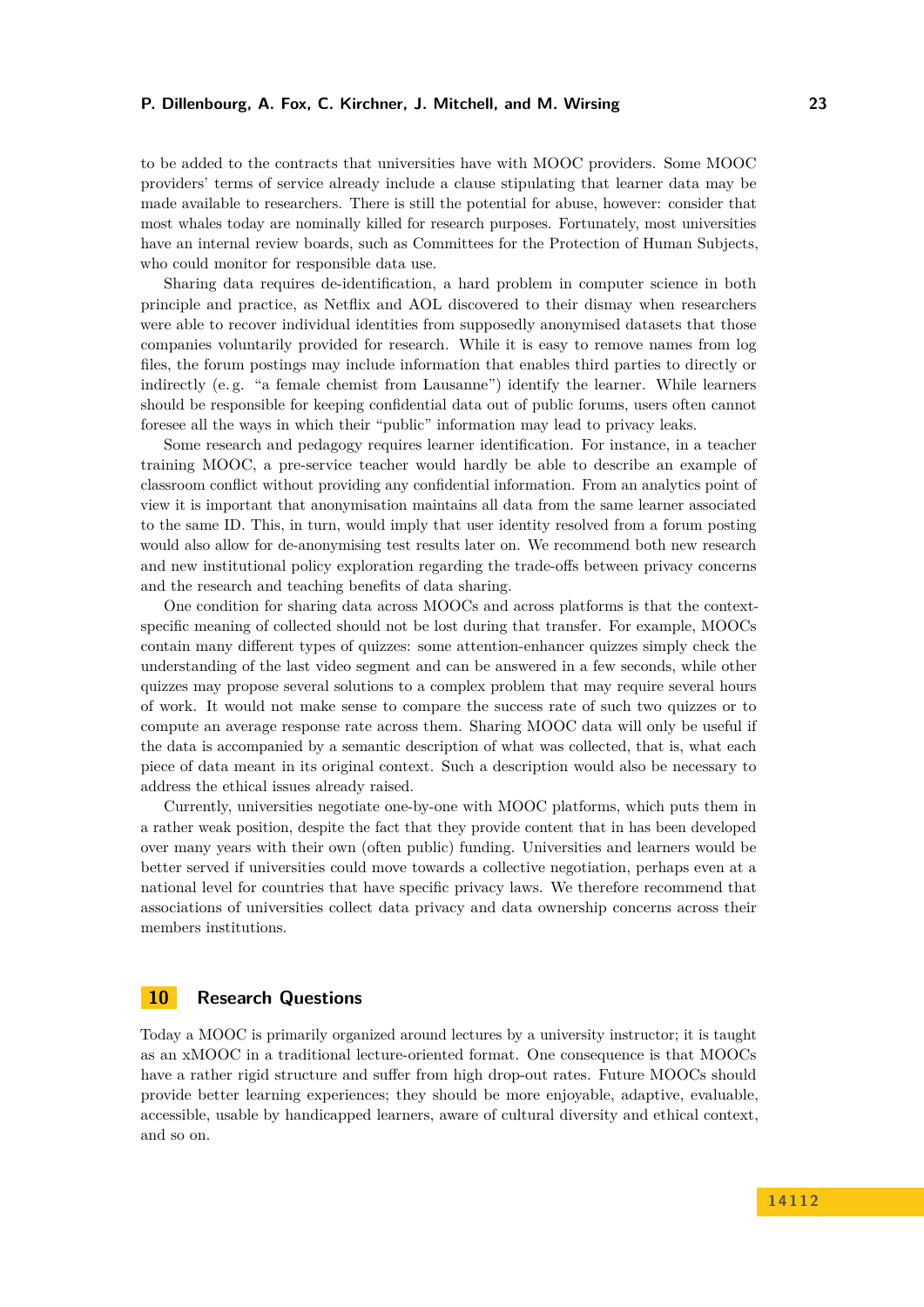These requirements create new research problems and new methods to address some of them. We briefly present some example research questions around these issues; this list is not meant to be exhaustive.

MOOC platforms should provide computer support for a large variety of pedagogical methods and should be accessible to the broad diversity of learners. This leads to two initial sets of research questions:

#### **Better Support for Pedagogical Methods:**

- **Responsive:** more research is needed to give the learners more feedback, such as via machine grading or peer grading of exercises, and also to evaluate their success and deliver certificates.
- **Adapting to the learner:** in classroom pedagogy, there is little room for offering each learner a particular sequence of exercises adapted to his level and difficulties. With MOOCs, such adaptation becomes possible, but research is needed to understand which algorithms foster this adaptation.
- **Enjoyable:** children learn much by playing games; learning itself is also often an enjoyable activity. These observations suggest investigating how courses could be "gamified", or transformed into educational games.
- **Pedagogy at scale:** more generally, research is needed for new pedagogical approaches that are intrinsically designed to take advantage of scale. Pedagogical activities initially designed for small scale should be examined for the possibility of adapting to massive numbers of learners, and opportunities for novel scale-powered pedagogical activities, such as direct learner-to-learner communication, should be investigated.

#### **Better Support for Learner Diversity:**

learners.

- **Accessible:** current MOOC platforms are difficult to use by deaf, blind, and other disabled learners. More research is needed to understand how to make them accessible. **Usable by underserved learners:** MOOCs have been presented as a possible way to improve literacy rates and school retention for underserved learners, but such MOOCs must use strategies, interfaces, and learning techniques appropriate for these specific
- **Aware of cultural diversity:** offering courses in different languages is essential for offering education to everyone. Besides the diversity of languages, more research is needed to present the courses and the exercises in a way that is compatible with the different (academic) cultures.

The history of any science can be divided into two eras separated by the appearance of effective measuring instruments. Astronomy began with the naked eye but has had good instruments since Galileo's telescope. Biology has been instrumented since van Leeuwenhoek's microscope. Mathematics has been instrumented only since the middle of the 1970s, when a computer was used to help prove the four-color theorem. If the computer is the mathematician's telescope, the network may be the social scientist's telescope, as it affords the observation of social interaction on a large scale. This is particularly the case with pedagogy: MOOCs afford observation at large scale of how people teach, how they learn, and so on. Thus MOOC platforms can serve as a novel measuring instrument in pedagogy. On the other hand, access to detailed MOOCs data traces requires respecting the personal rights of learners and teachers. Research is needed on the ethics as well as the algorithms of evaluating the quality of a MOOC and measuring the activities of its learners: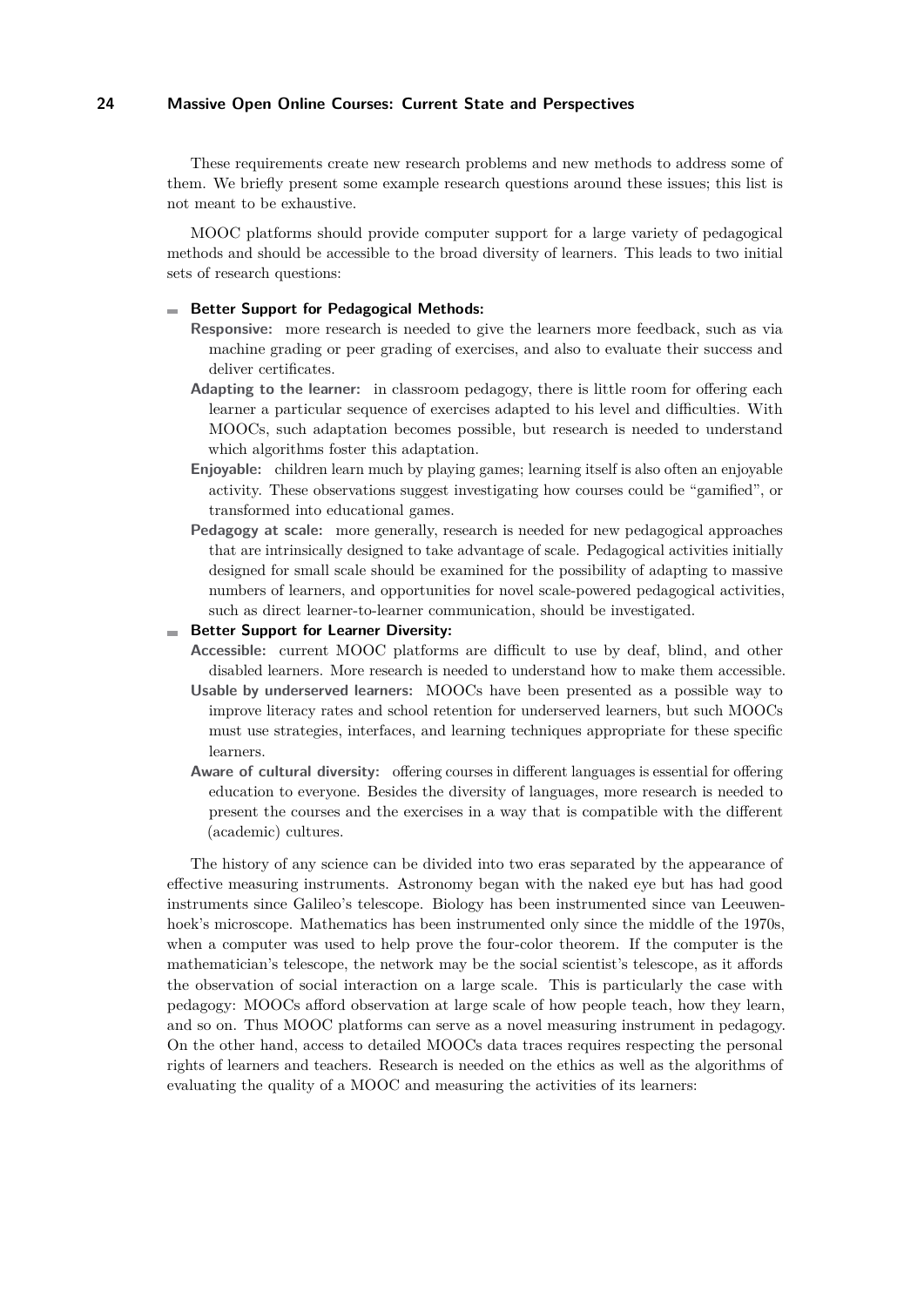#### **Better Analytics of Course Data:**

- **Evaluating quality:** more research is needed to evaluate the quality of a MOOC: Besides the number of learners, the drop-out rate, and the reputation of the course, factors such as learning effectiveness, fulfilment of learning objectives, or the quality of the learners cohort must be investigated.
- **Measuring learner activities:** developing instrumented pedagogy requires improving learning analytics; for example, analyzing the data traces of the learners in order to understand and predict the progress of learners or to help teachers in planning supporting interventions and in improving the content of a course.
- **Ethical:** more research on the ethical use of MOOCs data is needed to understand which kind of information should be accessible to whom, focusing on the privacy issues related to the data produced by the learners. Besides defining goals, research is also needed to understand their implementation in MOOC platforms, requiring, for instance, the development of privacy models and methods to develop MOOC platforms so that privacy is enforced by design.

Finally, more research is needed to understand the societal and economic impact of MOOCs. Some interesting research questions include how to transform on-line communities into geographically confined ones, and what MOOC business models will balance the efforts of private industry and public services.

## <span id="page-24-0"></span>**11 Conclusions**

The invention of the printing press led to a technical-intellectual ecosystem consisting of print shops, skilled laborers, authors, editors, readers, publishers, and investors, motivated by both profit and intellectual pride [\[8\]](#page-26-18). The universities that successfully embraced this disruptive technology – Frankfurt, Paris, Strasbourg, Leiden, Venice – became the most influential of their time, as the ideas and writings of their faculty gained wide visibility.

Similarly, we believe modern universities must embrace the disruptive technology of MOOCs as vigorously as European Renaissance universities embraced printing to enhance and cement their intellectual leadership. Like the printing press, MOOCs provide not only new financial opportunities, but new ways to enhance reputation. They can help attract the best learners and faculty, provide them with modern learning environments, and in so doing, contribute to the success of both learners and institutions. These characteristics will make MOOCs an essential component of success and visibility in today's higher education. Universities wishing to retain their intellectual prominence ignore this technology at their peril.

Finally, we close with an observation. 2013 marked the 75th anniversary of xerography, the dry-photoimaging process that revolutionized business. In 1938, few believed that xerography would ever displace carbon paper, a time-tested and extremely inexpensive way of making multiple originals. As in many similar examples, they did not see that the fundamentally new ability to quickly copy *existing* documents would enable entirely new markets and practices that were literally inconceivable with carbon paper.

We similarly caution university leaders and policy-makers not to limit their appraisal of MOOCs to comparison with existing techniques only. New educational modalities, markets, and opportunities will arise that were previously inconceivable. Each university should be empowered to explore and seize the opportunities that seem most consistent with its institutional situation and goals, but with the realistic understanding that not every experiment will end in success, and that failures should be regarded as opportunities for learning rather than reasons to turn back.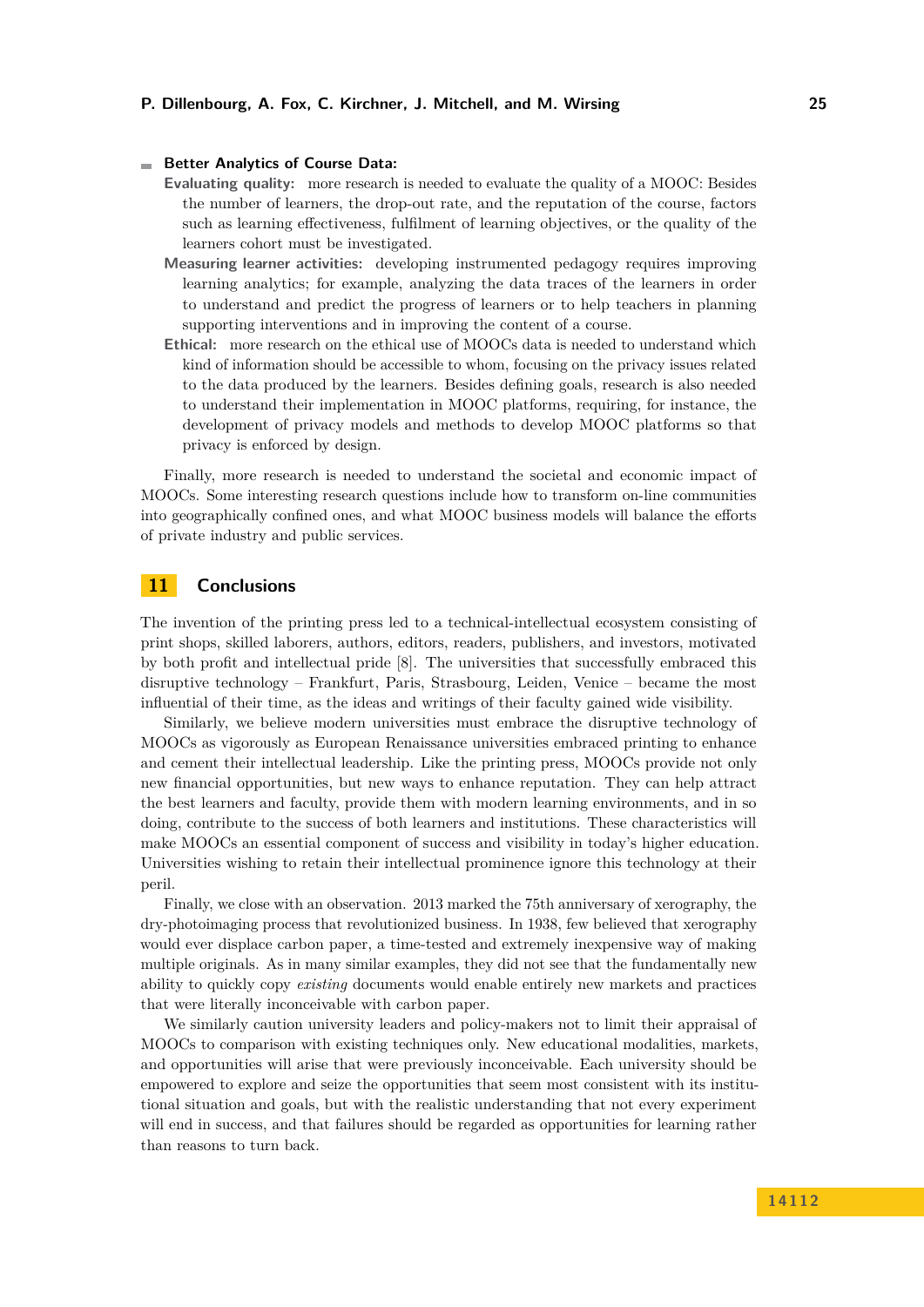# <span id="page-25-0"></span>**12 Acknowledgments**

The editors wish to thank Schloss Dagstuhl for their strong support of this workshop. This text results of the contributions of all participants as listed below, but the final responsibility is the editors' one.

## <span id="page-25-1"></span>**13 Participants**

François Bry LMU München, DE Yiwei Cao IMC AG – Saarbrücken, DE Carlos Delgado Kloos Universidad Carlos III de Madrid, ES Pierre Dillenbourg EPFL – Lausanne, CH  $\blacksquare$  Yannis Dimitriadis University of Valladolid, ES  $=$  Jens Dittrich  $\,$ Universität des Saarlandes, DE  $\equiv$  Gilles Dowek INRIA – Paris, FR Douglas H. Fisher Vanderbilt University, US

Antoine Flahault University Paris Descartes, FR  $\blacksquare$  Armando Fox University of California – Berkeley, US  $=$  Serge Garlatti Telecom Bretagne – Brest, FR David Glance The Univ. of Western Australia – Crawley, AU  $=$  Jörg M. Haake FernUniversität in Hagen, DE Jeff Haywood University of Edinburgh, GB  $=$  Heinz Ulrich Hoppe Universität Duisburg-Essen, DE  $\equiv$  Claude Kirchner INRIA – Paris, FR

Alain Mille University Claude Bernard – Lyon, FR

 $\equiv$  John C. Mitchell Stanford University, US

Mike Sharples The Open University – Milton Keynes, GB

Marcus Specht Open University – Heerlen, NL

Armin Weinberger Universität des Saarlandes, DE

 $=$  Martin Wirsing LMU München, DE

Volker Zimmermann IMC AG – Saarbrücken, DE